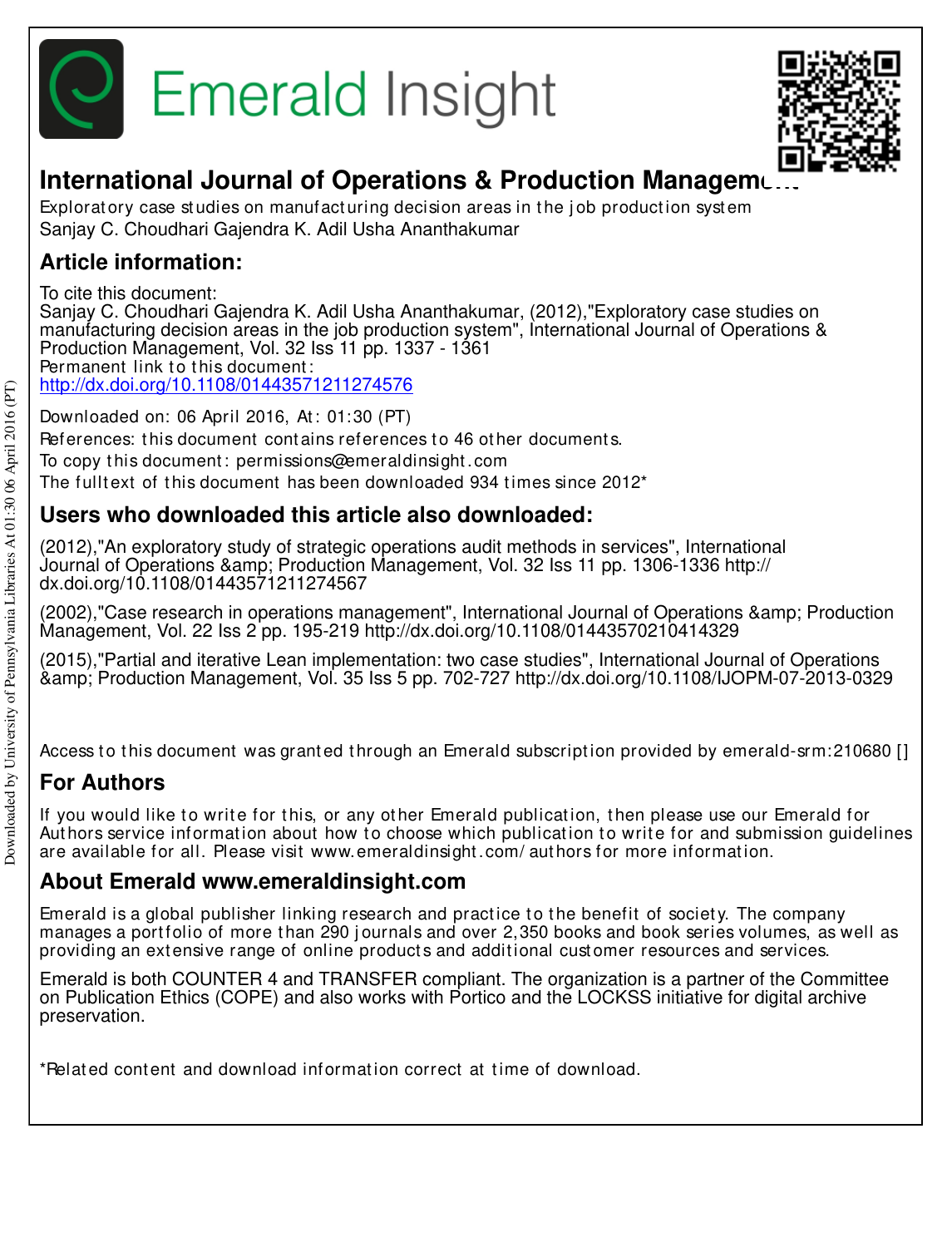

The current issue and full text archive of this journal is available at www.emeraldinsight.com/0144-3577.htm

# Exploratory case studies on manufacturing decision areas in the job production system

Sanjay C. Choudhari

*National Institute of Construction Management and Research, Pune, India and Shailesh J. Mehta School of Management, Indian Institute of Technology Bombay, Powai, Mumbai, India, and*

Gajendra K. Adil and Usha Ananthakumar *Shailesh J. Mehta School of Management, Indian Institute of Technology Bombay, Powai, Mumbai, India*

#### Abstract

Purpose – The purpose of this paper is to understand the configuration of a job production system with reference to manufacturing decision areas. The aim is to identify the process specific decisions for job shop and the non-process specific decisions that are influenced by other contextual factors.

**Design/methodology/approach** – A case study research approach is used in the present paper to investigate the decisions of five manufacturing companies that satisfy the characteristics of job production system. Data are collected from case company's products, order winners and choices made in manufacturing decision areas. The paper uses within case and cross-case analysis to identify various patterns in the data, with a view to meeting the required research objectives.

Findings – The present paper identifies a number of decisions specific to job shop. Further, many non-process specific decisions are seen to be influenced by competitive priorities (order winner), strategic orientation of manufacturing (stages in H-W model), top management and size of the company. After the study of the case companies, it is also observed that the companies employing a job production system may have high product complexity.

Practical implications – The findings derived from this research would facilitate practitioners in understanding both process specific and non-process specific decisions for the job production system. The observation that the job shops can also use progressive practices, the same as other shops, to gain competitive advantage in the market could be very useful for practicing managers.

Originality/value – This exploratory research contributes to the existing theory in manufacturing decision areas for job production systems.

Keywords India, Job production systems, Decision making, Manufacturing systems, Manufacturing strategy, Manufacturing decision areas, Case studies

Paper type Research paper

#### 1. Introduction

Skinner (1969) characterized manufacturing strategy as consisting of a pattern of many individual decisions that provide the required competence for a firm. The competence is an ability of the firm to excel in competitive priorities such as cost, quality, delivery,

The authors are grateful to the five companies for their participation in this research. They are also thankful to anonymous reviewers for their valuable comments, which significantly improved the quality of the paper. Sanjay Choudhari, the first author of this paper, has recently joined as Assistant Professor at T.A. Pai Management Institute, Manipal, India.

Manufacturing decision areas

## 1337

Received 10 July 2010 Revised 11 November 2010, 22 April 2011, 23 June 2011, 3 September 2011 Accepted 8 September 2011



International Journal of Operations & Production Management Vol. 32 No. 11, 2012 pp. 1337-1361  $©$  Emerald Group Publishing Limited 0144-3577 DOI 10.1108/01443571211274576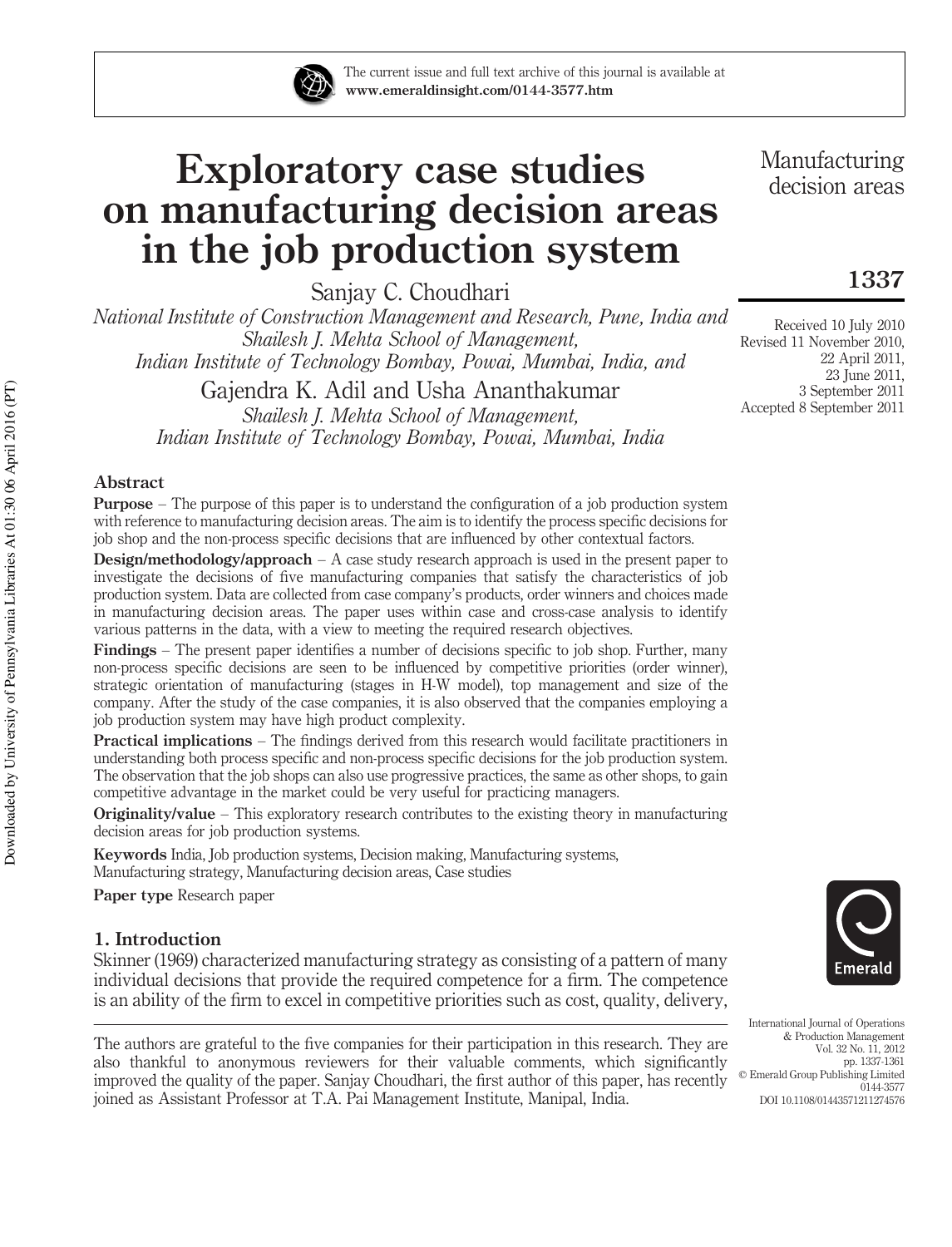flexibility and innovation (Safizadeh *et al.*, 2000). Providing the required competence in the marketplace is the job of a production system and it depends upon the configuration of many individual decisions. These decisions are organized into a framework called "decision areas". Hayes and Wheelwright (1984) have classified the decision areas into two groups: structural and infrastructural. Decision areas include human resources, organization structure and control; and production planning and control (PPC) as infrastructural decisions whereas sourcing, process technology and facilities as structural decisions.

Most widely used generic production systems in literature are job, batch, line and continuous flow (Hayes and Wheelwright, 1979a, b). This classification of production system is related to product volume and varieties. Manufacturing literature cites studies in decision areas (Skinner, 1969; Wheelwright, 1984; Fine and Hax, 1985; Garrido *et al.*, 2007); but these do not differentiate studies based on process choice. Few authors (Woodward, 1965; Hull and Collins, 1987) have studied composition of production system on a limited number of elements of decision areas. However, Miller (1981) states that the same relationship between variables may not generally hold in different contexts (e.g. process choice, market). Thus, it is desirable to control the process choice in such studies. Safizadeh *et al.* (2000) argue that controlling the process choice offers a new perspective on alternative manufacturing paradigms and that tradeoffs are implicit in the process choice itself.

Manufacturing strategy literature cites studies that provide description of decisions made under each process choice based on conceptual or empirical research (Ashton and Cook, 1989; Safizadeh and Ritzman, 1997; Olhager and Rudbergy, 2002; Olhager *et al.*, 2001; Hill and Hill, 2009; Miltenburg, 2005). However, the list of decisions considered in these studies is not comprehensive.

Various studies in manufacturing decision areas suggest that decision choices are not always process specific but are influenced by several other factors. Some studies (Bhattacharya and Coleman, 1994; Spring and Dalrymple, 2000; Garrido *et al.*, 2007) point out that decision such as planning strategy and master planning schedule are related to product complexity. A four-stage model (H-W model) proposed by Wheelwright and Hayes (1985) states that companies in different stages of strategic orientation of manufacturing, exhibit different preferences in their decision choices. A research on manufacturing performance suggests that decision choices are related to the competitive priorities of the firms (Safizadeh and Ritzman, 1997; Vickery *et al.*, 1999; Narasimhan and Das, 1999; Olhager *et al.*, 2001). In some companies, decisions are made by top management for reasons such as convenience in location decision and ability to invest in deciding the size of operation (Schmenner, 1979; Slack and Lewis, 2009). Once these decisions are made, they may influence other decisions. For instance, the size of the company is also found to influence many other decisions in production system (Cagliano and Spina, 2000; Swamidass and Kotha, 1998; Spring and Dalrymple, 2000). It is essential to understand how these factors affect decision choices in order to develop a sound manufacturing strategy. There is paucity of empirical research in this area. It is worth knowing decisions that are specific to process choice and decisions that are contingent on other factors discussed above. Research in this line will also lead to the possibility of some competent configurations in any type of production system that might be useful in practice. The present work is a first attempt of this kind and it focuses on job shop production system.

### 1338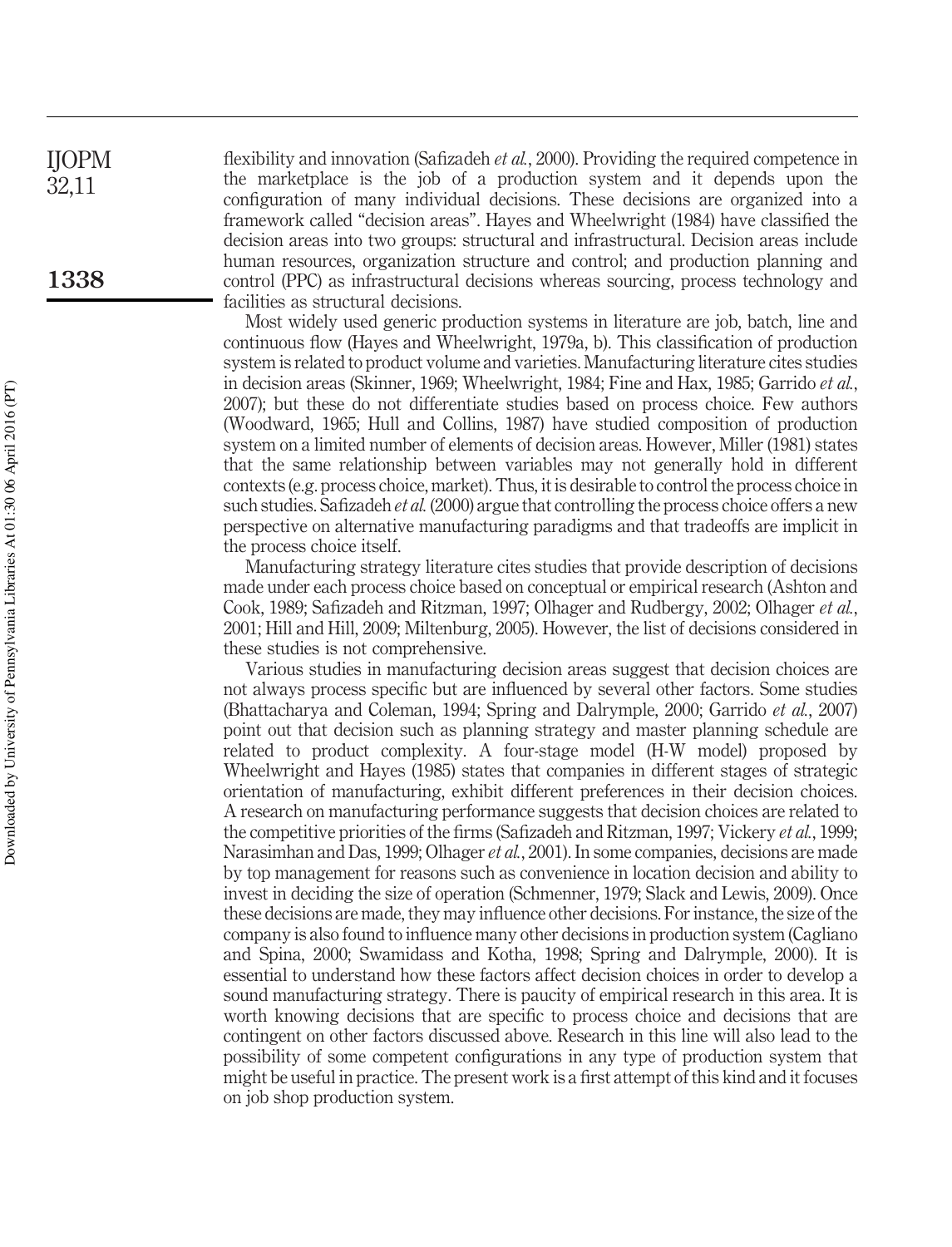This research paper aims to investigate the decision choices made in job production system by exploring five case studies. The following are the explicit research objectives of the study. The first objective is to explore process specific decisions with respect to job production system. The second objective is to identify non-process specific decision choices that are influenced by other factors. The factors considered in this study are product complexity, competitive priorities (order winner), strategic orientation of manufacturing (stages in H-W model), top management and size of the company.

The paper is structured in six sections. Section 2 briefly reviews the relevant literature and develops the research framework for this study. The research methodology is discussed in Section 3. In Section 4, with-in case and cross-case analyses are presented for five case companies. Conclusions and future work are discussed in Section 5.

#### 2. Literature review

In this section, we initially present the review of literature on manufacturing decision areas. This is followed by the review of research on process specific decisions in job production system and non-process specific decisions.

#### *2.1 Manufacturing decision areas*

On a broad level, manufacturing decision areas comprise structural and infrastructural decisions (Hayes and Wheelwright, 1984). Structural and infrastructural decisions are rearranged into many categories by various authors. Table I shows major categorizations by Skinner; Hayes and Wheelwright; Buffa; Fine and Hax, Miltenburg; and Slack and Lewis. These enumerations (Table I) have differed slightly from author to author but there is an essential agreement on those areas that are important for manufacturing strategy. Slack and Lewis (2009) argue that all the decision areas have both structural and infrastructural implications and cannot entirely be categorized into one. However, based on predominant orientation, we broadly place Slack and Lewis's "development and organization" area into infrastructural decisions and other remaining areas into structural decisions. This paper considers categorization of Miltenburg (2005) that consists of six decision areas. Some key decisions for each decision area are listed below:

- (1) *PPC.* Key decisions include master production scheduling technique, materials requirement planning technique, inventory and production control technique, planning input, planning strategy and planning horizon.
- (2) *Facilities.* The decisions pertaining to capacity, number and location of facilities are considered in this area.
- (3) *Sourcing.* Policies towards suppliers' relationship and vertical integration are covered here.
- (4) *Process technology.* It includes decisions related to machines, layout, process type, use of advanced technologies and quality and maintenance practices.
- (5) *Organization structure and control.* This decision area covers organizational hierarchy, control and culture.
- (6) *Human resource.* This decision area comprises policies about employees in manufacturing area such as skills, training, job expansion and performance appraisal.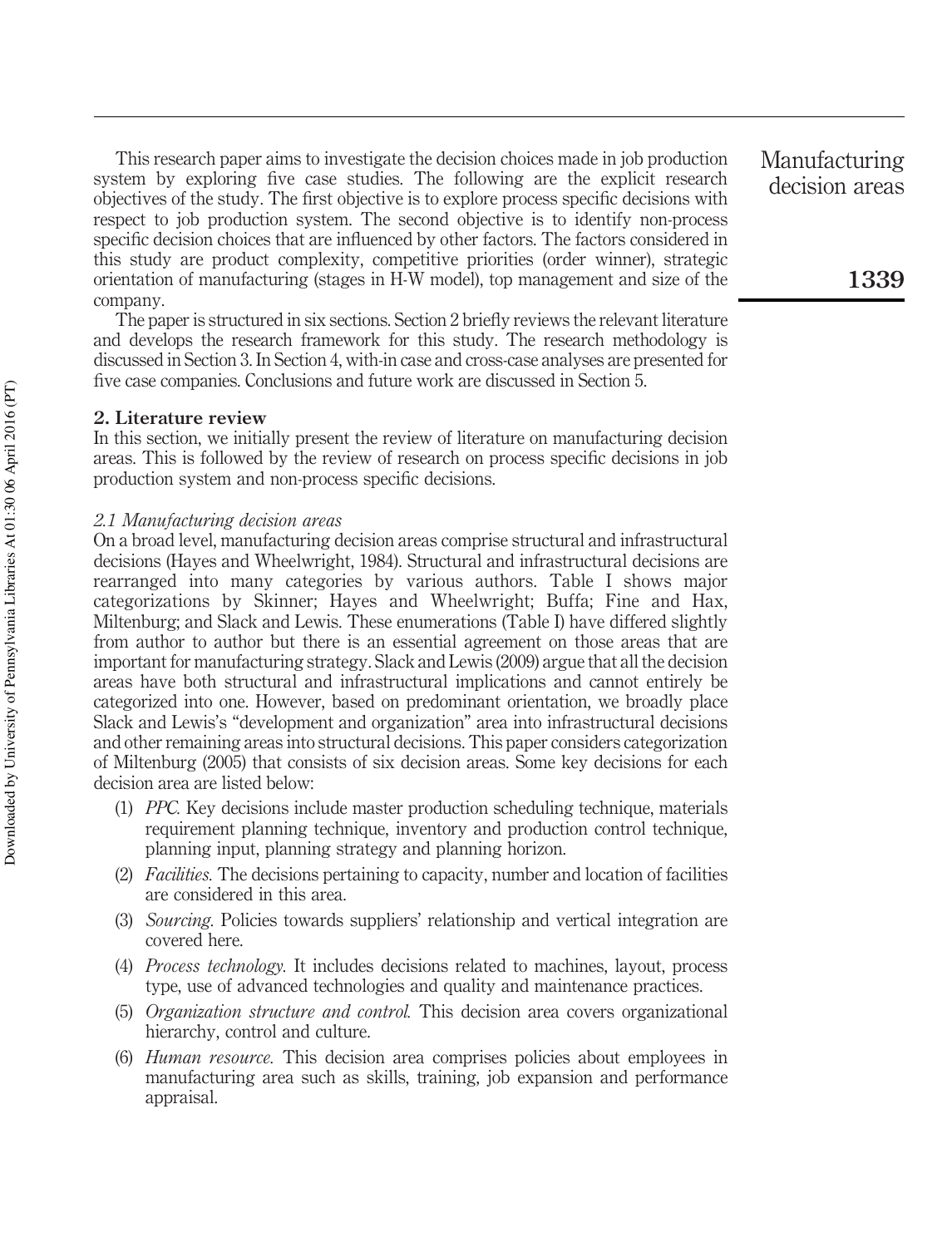| <b>IJOPM</b><br>32,11                          |                                                                                                                                                              | Haves and                                                                                                                                            |                                                                                                                           | Fine and                                                                |                                                                                                      | Slack and                                                                                     |
|------------------------------------------------|--------------------------------------------------------------------------------------------------------------------------------------------------------------|------------------------------------------------------------------------------------------------------------------------------------------------------|---------------------------------------------------------------------------------------------------------------------------|-------------------------------------------------------------------------|------------------------------------------------------------------------------------------------------|-----------------------------------------------------------------------------------------------|
|                                                | Skinner                                                                                                                                                      | Wheelwright                                                                                                                                          | Buffa                                                                                                                     | Hax                                                                     | Miltenburg                                                                                           | Lewis                                                                                         |
| 1340                                           | Structural<br>Plant and<br>equipment                                                                                                                         | Capacity<br>Facilities<br>Technology<br>Vertical<br>integration                                                                                      | Capacity; location<br>Product/process<br>technology<br>Strategy/supplier<br>integration                                   | Capacity<br>Facilities<br>Process and<br>technologies                   | Facilities<br>Process<br>technology<br>Sourcing<br>(suppliers and<br>vertical<br>integration)        | Capacity<br><i>(includes)</i><br>facilities)<br>Supply<br>networks<br>Process<br>technologies |
| Table I.<br>Categorization<br>of manufacturing | Infrastructural<br>Production<br>planning and<br>control<br>Organization<br>and<br>management<br>Labour and<br>staffing<br>Product<br>design/<br>engineering | Production<br>planning and<br>control<br>Quality<br>Organization<br>Workforce<br>New product<br>development<br>Performance<br>measurement<br>systems | Strategic<br>implications of<br>operating<br>decisions<br>Workforce and job<br>design<br>Position of<br>production system | Product<br>quality<br>Human<br>resources<br>Scope of<br>new<br>products | Production<br>planning and<br>control<br>Organization<br>structure and<br>control<br>Human resources | Development<br>and<br>organization                                                            |
| decision areas                                 |                                                                                                                                                              |                                                                                                                                                      | <b>Sources:</b> Adapted from Leong <i>et al.</i> (1990), Miltenburg (2005) and Slack and Lewis (2009)                     |                                                                         |                                                                                                      |                                                                                               |

#### *2.2 Process specific decision choices in a job shop production system*

As indicated by past studies, job shop uses customer order (Safizadeh and Ritzman, 1997; Miltenburg, 2005) as planning inputs and follows make-to-order (MTO) policy (Olhager *et al.*, 2001; Miltenburg, 2005) in master production schedule (MPS). Due to fluctuating level of customer demand, chase planning strategy is thought to be the most suited in job shop (Olhager *et al.*, 2001; Safizadeh and Ritzman, 1997). Further, the time-phased material requirement planning (MRP) is appropriate to schedule and track customer demand (Bhattacharya and Coleman, 1994; Olhager and Rudbergy, 2002). Olhager and Rudbergy (2002) point out that the company employing process layout (i.e. job shop) uses each resource or department as independent planning point. It is considered that the job shop carries high level of raw materials and work-in-process (WIP) inventory to decouple different stages of operations (Hill and Hill, 2009). But, Miltenburg (2005) argues that the amount of raw materials inventory should be low as products change from customer to customer. Safizadeh and Ritzman (1997) empirically found raw materials inventory to be high (42 days). Finished goods (FG) inventory is expected to be low in job shop as it uses MTO policy (Hill and Hill, 2009; Safizadeh and Ritzman, 1997). It is believed that set-up time is generally large compared to run time in job shop (Miltenburg, 2005). Few studies suggest that job shop achieves economy of scale by combining several customer orders as backlog (Ashton and Cook, 1989; Safizadeh and Ritzman, 1997). Safizadeh and Ritzman (1997) state that planning horizon for job shop is shorter due to high degree of uncertainty and complexity of customer demand.

Olhager *et al.* (2001) argues that job shop is likely to choose lead capacity strategy facilitating the company to use chase demand policy. Miltenburg (2005) states that the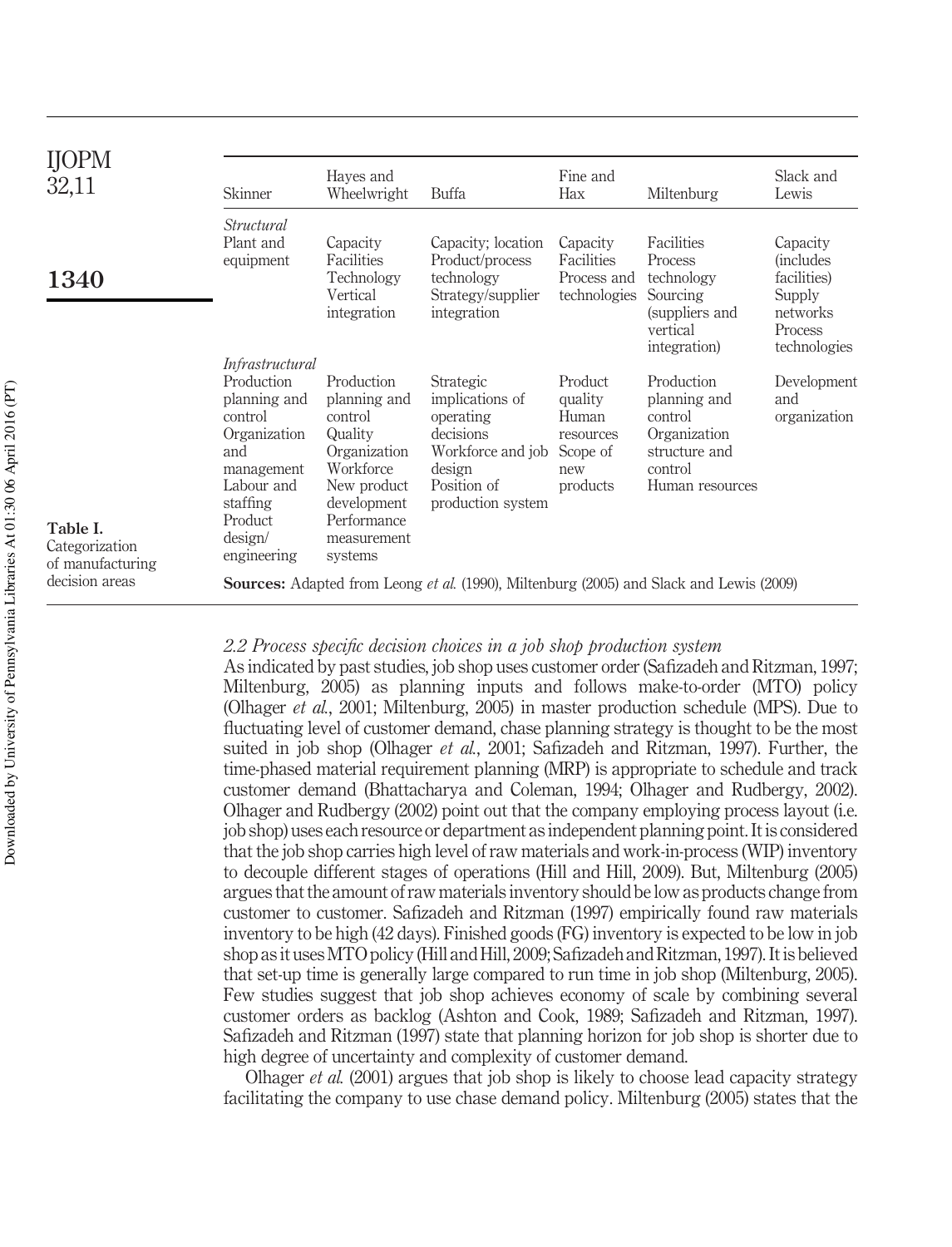size of the facility in case of job is likely to be small. He claims that vertical integration in job shop involves one production stage having no forward/backward integration. Further, he adds that a large number of suppliers are involved as product varies from customer to customer. It is suggested that the process layout and general purpose machineries are appropriate to handle large product varieties in job shop (Hayes and Wheelwright, 1979a, b; Miltenburg, 2005). Zhang *et al.* (2006) recognize advance manufacturing technology (AMT) to be an important element in building a competitive production system that can deliver the product variety that the customer demands. Zhang *et al.* (2006) classify the use of AMT in product design, manufacturing, planning and integration. Das and Narasimhan (2001) indicate extensive use of AMT in product design for job shop due to degree of customization provided. There are chances of disconnection between various processes to maintain the independence of operations by keeping inventories and less use of automation (Slack and Lewis, 2009). Nahm *et al.* (2003) provide the list of five decision types in organization structure decision area and argue that organization structure may be partly affected by the firm's external environment. They find that the organizations that operate with a high degree of environmental uncertainty may decentralize decision making, rely less on formal rules and policies and flatten their hierarchies. According to Hill and Hill (2009) and Miltenburg (2005), the organization structure in job shop is likely to be flat. Operations are also decentralized for quick response to changes in customer needs (Miltenburg, 2005). Further, the workers with high skills are needed to facilitate such a change.

It is observed from the review that there are some studies on decision choices specific to job shop. It can also be seen that most of the studies pertain to PPC area.

#### *2.3 Non-process specific decision choices*

Some studies indicate that few other factors may influence decision choices irrespective of process choice of the production system. This paper identifies such factors from literature as follows.

*Product complexity*. Choe *et al.* (1997) argue that companies which align product complexity to business strategy would develop competitive advantage in the market. The product complexity considers factors such as product variety, product volume, end product complexity and end product experience (Kotha and Orne, 1989). It may be noted that the product complexity could be a major factor in determining the process choice. Choe *et al.* (1997) proposed a method for computing product complexity indices using the above factors. Authors (Bhattacharya and Coleman, 1994; Spring and Dalrymple, 2000; Garrido *et al.*, 2007) observe that decisions such as planning strategy, master planning schedule are related to product complexity. Bhattacharya and Coleman (1994) argue that high product complexity of the company requires chase planning strategy to be followed in PPC decision area.

*Strategic orientation of manufacturing*. Wheelwright and Hayes (1985) proposed a four-stage model to evaluate the strategic orientation of manufacturing. Accordingly manufacturing can be in one of the four stages in a continuum, where stage 1 means internally neutral and stage 4 means externally supportive role of manufacturing function. Barnes and Rowbotham (2004) operationalised the H-W four-stage model describing the strategic role of operations.Wheelwright and Hayes (1985) have suggested that companies in different stages exhibit different preferences in their decision choices. For instance, the companies in stages 1-3 use command and control method of workforce management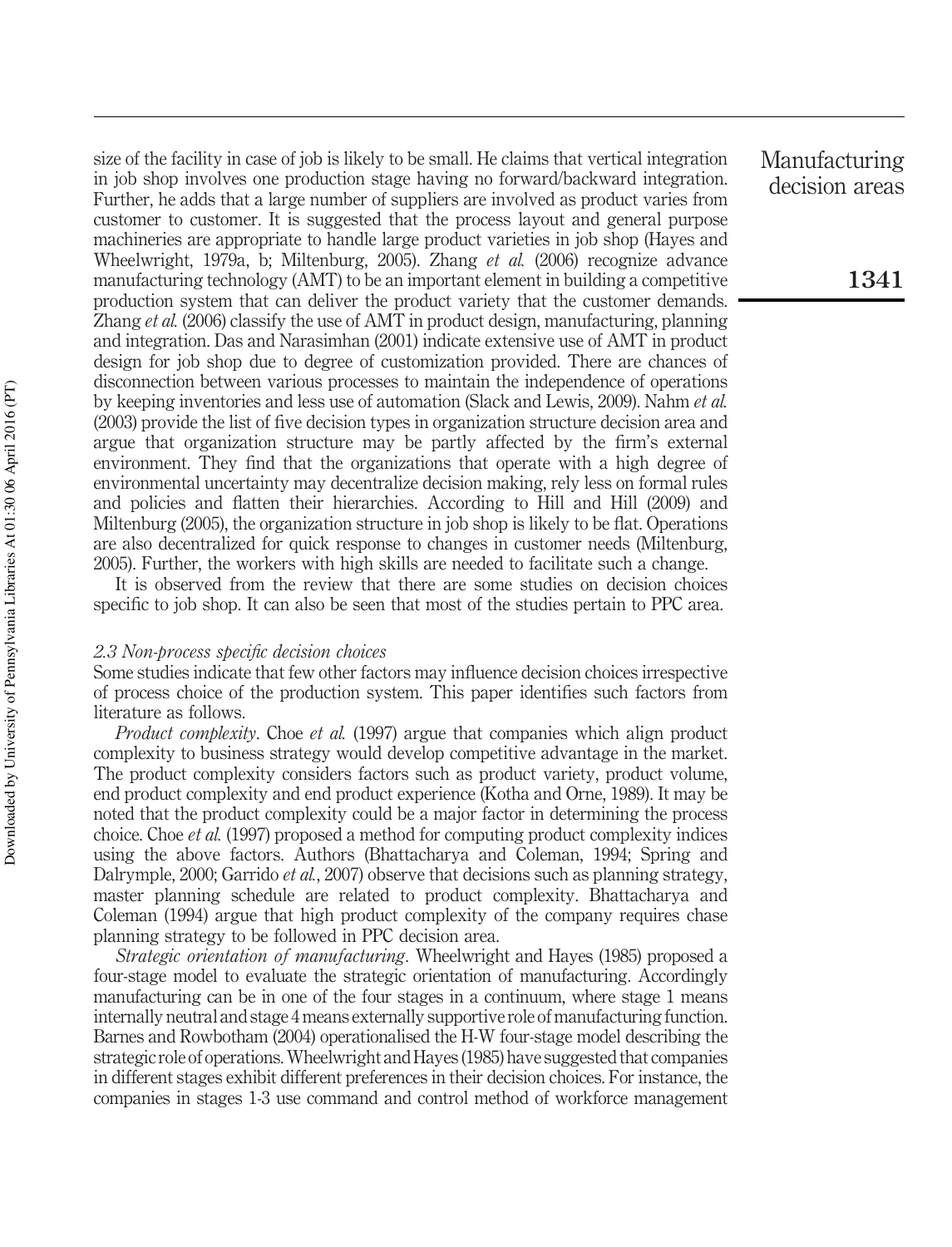while those in stage 4 use learning. Further, different decision areas of a company may not necessarily be at the same stage of development (Wheelwright and Hayes, 1985).

Despite its practical appeal and simplicity, assessment of a company's stage in H-W model is not an easy task (Hum and Leow, 1996; Avella *et al.*, 2001; Barnes and Rowbotham, 2004). Hayes *et al.* (1988, p. 351, Chapter 12, Figure 12-1) provide characteristics and practices of companies in stages 2 and stage 4 of H-W model on each of the decision area. Hum and Leow (1996) used these as criteria to place the electronic companies in Singapore at appropriate stages. This paper compares the policies of each case company with the characteristics of stages 2 and 4 companies outlined by Hayes *et al.* (1988). If these policies match with the characteristics of a particular stage (e.g. stage 2 or 4) then the company is considered to be in that stage. The company placed in stage 3 if its policies are more progressive than stage 2 and placed in stage 1 if the policies are less progressive than stage 2.

*Competitive priorities*. Hill and Hill (2009) define competitive priorities as order winners and qualifiers. Order winners are criteria that win the order while qualifiers are those that get's shortlisted by customer. It is believed that decision choices may have been influenced by order winning criteria (Safizadeh and Ritzman, 1997; Vickery *et al.*, 1999; Narasimhan and Das, 1999; Olhager *et al.*, 2001; Miltenburg, 2005).

*Top management decisions*. Some decision choices in areas such as capacity, size, location and vertical integration may not be related to choice of a process (Schmenner, 1979; Slack and Lewis, 2009) but to factors such as market, raw material sources and capacity of the company to invest. Schmenner (1979) lists several reasons for location decision that are non-process specific.

*Size of the firm*. Some studies (Cagliano and Spina, 2000; Swamidass and Kotha, 1998; Spring and Dalrymple, 2000) have found the size of the company, e.g. number of employees to be influencing other decisions. Swamidass and Kotha (1998) find that use of AMT in manufacturing is lower in smaller size firms than in larger firms. In organization structure and control decision areas, Vickery *et al.* (1999) empirically found that the size of the company is positively related to the number of layers, the span of control and nature of formalization.

#### *2.4 Research framework*

It is clear from the literature that some decision choices are process specific to the job shop, while some decisions may depend on factors such as product complexity, strategic orientation, order winning criteria, top management decision and size of the company. In practical situations, the presence of non-process specific factors gives rise to the possibility of alternative configurations of job production system.

Accordingly, an operational framework to study choices in manufacturing strategy decisions in a job production system is shown in Figure 1. This research framework considers six manufacturing decision areas containing various decisions called "decision types". Each decision type has a few possible alternative choices available for the company. A specific choice selected by the company is either affected by process choice or other non-process specific factors, as shown by the arrow in Figure 1.

#### 3. Research methodology

Many authors have stressed the need for a case study research in the field of manufacturing strategy (Adam and Swamidass, 1989; Flynn *et al.*, 1990; Swamidass, 1991;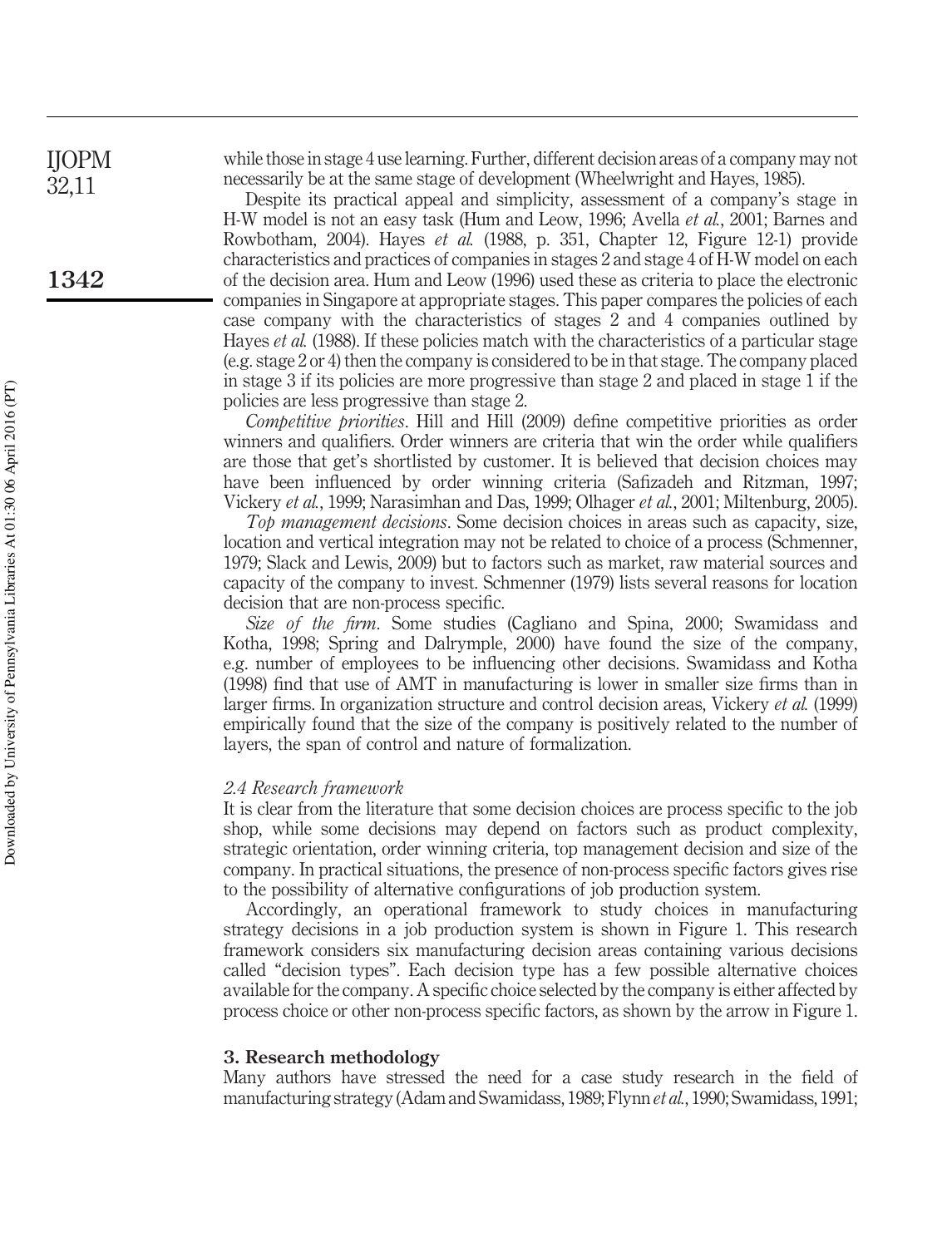

Meredith, 1998; Dangayach and Deshmukh, 2000). The underlying aim of the case study research is to reduce the gap between the theory and practice by making the research useful to the practitioners. The purpose of the case study is not only to describe a situation but, more often, it is to understand how or why events occur (Yin, 1984). The findings obtained from the analysis will be grounded on empirical evidence. The paper conducts an exploratory study (Table I, McCutcheon and Meredith, 1993) to identify possible alternative configurations of job production system by investigating process specific and non-process specific decision choices using case study methodology.

#### *3.1 Selection of case companies*

The sample size in the case study methodology has a significant effect on the quality of the research (Yin, 1984). A few case studies make it difficult to generalize findings while too many make it difficult to study the level of the details required. There is no overall consensus on the ideal number of case study companies but there is a general agreement that anywhere between four and ten work well (Eisenhardt, 1989; Yin, 1984). Primarily, the selected case should fall in the boundary of what one wants to study and connect to the research questions than sampling logic (Eisenhardt, 1989; Yin, 1984). Overall, we visited seven companies but two companies were dropped as they failed to qualify some of the characteristics of the job shop. We started with two cases (cases A and B) and looked into the commonalities and differences of decision settings. Subsequently, three more companies (cases C, D and E) were sequentially considered. We observed a similar kind of pattern in the decision choices emerging out of the companies when they were grouped in terms of process specific decisions and some non-process specific decisions. Then it was felt that adding more companies is not likely to add any significant information for the purpose of this research and it was assumed that "theoretical saturation" has reached. The final sample included five manufacturing companies. The details of the case company's characteristics, products, order winners and size are provided in Table II. We have used alphabets to ensure the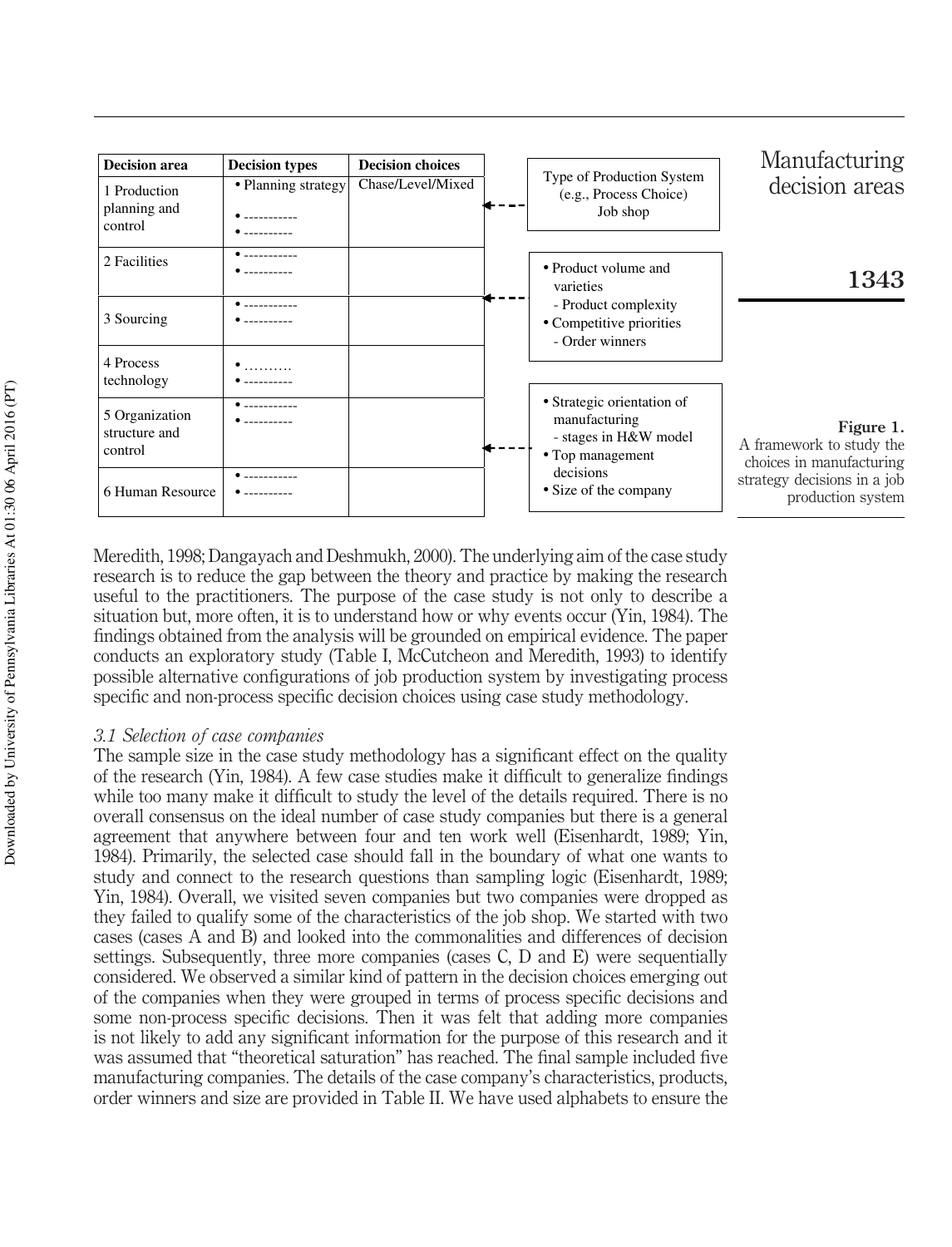| <b>IJOPM</b><br>32,11 | Product                                                                        | Case A<br>Cold rolling<br>mills rolls                           | Case B<br>Automobile<br>press die                               | Case C<br>Machine part<br>(job works)           | Case D<br>Castings                                     | Case E<br>Waste<br>recovery<br>heaters |
|-----------------------|--------------------------------------------------------------------------------|-----------------------------------------------------------------|-----------------------------------------------------------------|-------------------------------------------------|--------------------------------------------------------|----------------------------------------|
| 1344                  | Company size<br>Sales (Indian Rs.)<br>(million)                                | 50                                                              | 80                                                              | 25                                              | 490                                                    | 1,610                                  |
|                       | Number of                                                                      | 55                                                              | 45                                                              | 35                                              | 740                                                    | 160                                    |
|                       | employees<br>Order winners                                                     | Quality<br><i>(conformance)</i><br>and durability),<br>delivery | Quality<br><i>(conformance)</i><br>and durability),<br>delivery | Quality<br>durability),<br>delivery             | Quality<br>(reliability and (conformance),<br>delivery | Quality<br>(performance),<br>delivery  |
|                       | Product<br>$complexity^a$                                                      |                                                                 |                                                                 |                                                 |                                                        |                                        |
|                       | 1. Prodcut variety Large (6)<br>2. Customization<br>offered in each<br>product | Customized (6)                                                  | Very large (7)<br>Highly<br>customized (7)                      | Very large (6)<br>Highly<br>customized<br>(6.5) | Large $(6)$<br>Customized (5)                          | Large $(5.5)$<br>Customized<br>(6)     |
|                       | 3. Individual<br>products<br>volume<br>(order size)                            | $1-25(6)$                                                       | $1-2(7)$                                                        | $1-25(5)$                                       | $1-25(5)$                                              | $1-2(7)$                               |
|                       | 4. End product<br>complexity<br>(avg. no. of)<br>part in BOM)                  | Less than $5(2)$ 10-15 (2)                                      |                                                                 |                                                 | Less than $5(3)$ Less than $5(3)$ 250-300 (5)          |                                        |
|                       | 5. End product<br>experience<br>(years)                                        | 20(2)                                                           | 17(3)                                                           | 10(4)                                           | 20(2)                                                  | 20(2)                                  |
|                       | 6. Product<br>simplicity                                                       | High $(4.5)$                                                    | Very high $(5.5)$                                               | High(3.5)                                       | Very high (5)                                          | Very high                              |
|                       | Product<br>complexity index<br>(out of $42$ )                                  | 26.5                                                            | 31.5                                                            | 28                                              | 26                                                     | (5.5)<br>31                            |
|                       | Product<br>complexity <sup>b</sup>                                             | High                                                            | High                                                            | High                                            | High                                                   | High                                   |

Table II.

Background of case companies

of 42, i.e. 21 else it is low

anonymity and confidentiality of the companies participated in this study. Companies are classified based on its size as small, medium and large. Company D is large with 740 employees, company E is medium with 160 employees and companies A-C are small with 35-55 employees.

suggested by Choe *et al.* (1997); the rating for each item is provided in parenthesis; <sup>b</sup>product complexity of a case company is assumed to be high when its index is greater than 50 percent of maximum value

All companies considered in our study satisfy the key characteristics of the job production system. These companies were willing to participate in this research and also found to be convenient for the researchers to visit. The typical characteristics of the job shop production system included a large number of product varieties in a very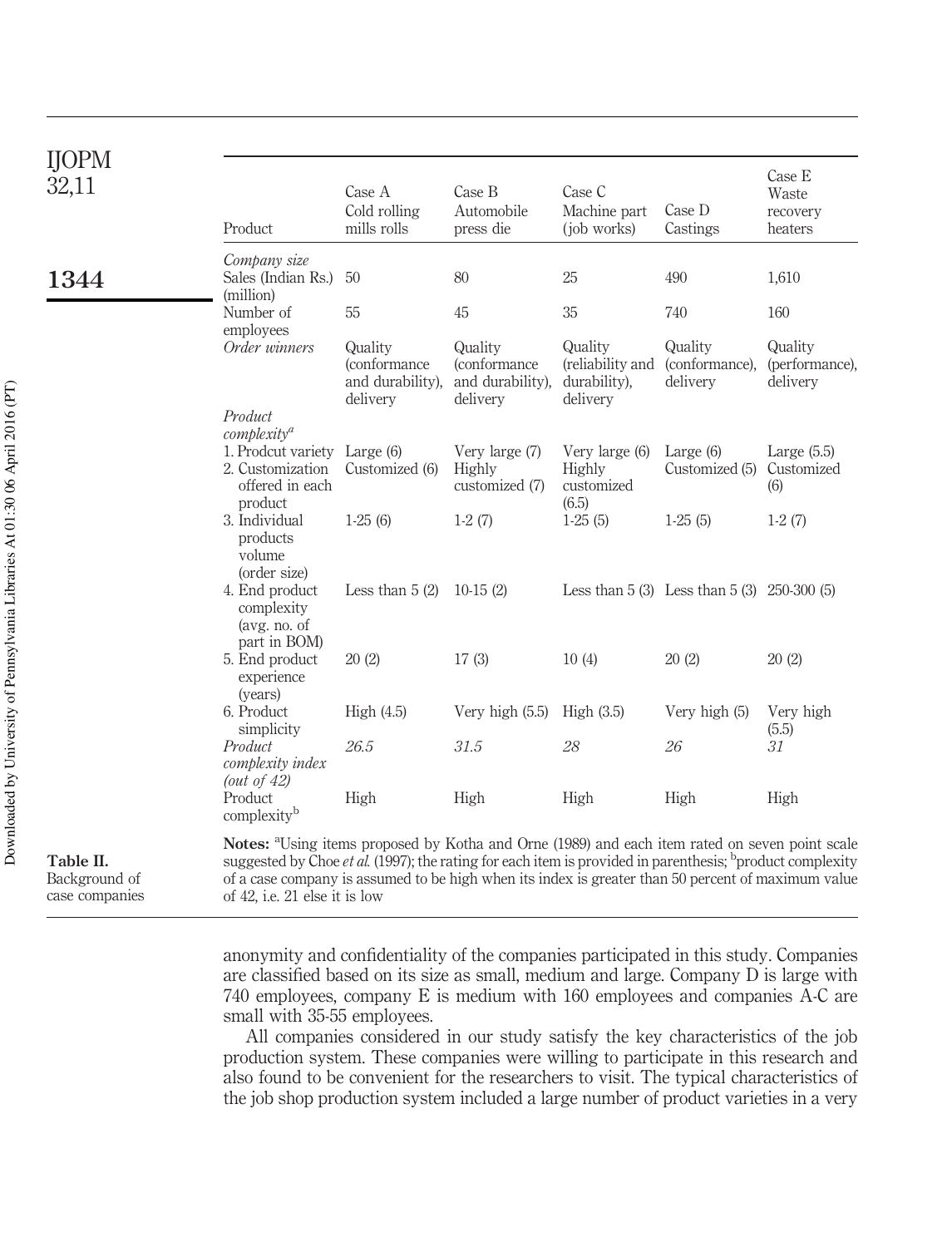low volume as per customer requirement or specification (Miltenburg, 2005) and where similar kind of order does not get repeated (Hill and Hill, 2009).

#### *3.2 Case protocol*

One requirement for properly carrying out a case study is a protocol for information gathering (McCutcheon and Meredith, 1993). Case protocol is a necessary tool while conducting multiple case studies (Yin, 1984). A case study protocol was designed that included overview of the research, general information of the company, product information, product volume and varieties, customization offered, number of employees, turnover, experience in current product line and "order winners" competitive priorities. It also seeks information related to various decision choices made by manufacturing companies in six decision areas. A total of 54 decision types in six decision areas identified by Choudhari *et al.* (2010) are considered. The protocol also lists some questions to be asked during the visit and mentions sources for obtaining the required information. The detailed protocol is not included in the main text because of space limitation but is available from the authors upon request. However, the items covered in the case protocol are summarized in the Appendix.

#### *3.3 Validity and reliability*

The quality of the case studies is generally judged on the basis of various tests such as external validity, construct validity, internal validity and reliability (Yin, 1984). The manufacturing companies selected in the case sample (Table II) cover a good range of data in terms of product varieties, number of employees, etc. thereby enhancing the external validity of the findings. However, no empirical study offers certainty that its findings are valid for other populations. Direct observation of production system, asking information from more than one source (triangulation) and additional clarification improved the construct validity. Internal validity for research question was taken care by pattern matching and explanation building from available literature. Yin (1984) talks about case study protocol and development of case study data base as general ways of approaching the reliability problem. Issues on reliability were tackled by seeking information from more sources and by proper documentation of case protocol.

#### *3.4 Data collection and tabulation*

Our unit of analysis for the case study was company's production system. The first point of contact in the company was the head of production department or general manager of the company. We initially explained them the research objectives, details of information required and possible employees of the company required for interaction. The data was collected by semi-structured interview of the people who had knowledge of production system. Those who participated in this research are general managers and middle managers in production planning, production, quality, marketing, purchase and human resources. We visited the shop floor to get a feel of the actual production system. Often, interaction was done with the shop floor supervisors who also accompanied during our visit to the production facility. Additional information was sought by direct observation of production system, company documents and web site. On an average, two to three visits were made to each plant. Each visit lasted for three to 4 h. In case of ambiguity or the person being interviewed not being familiar, the information was clarified from more than two sources or higher authority or by seeking contact of the appropriate person.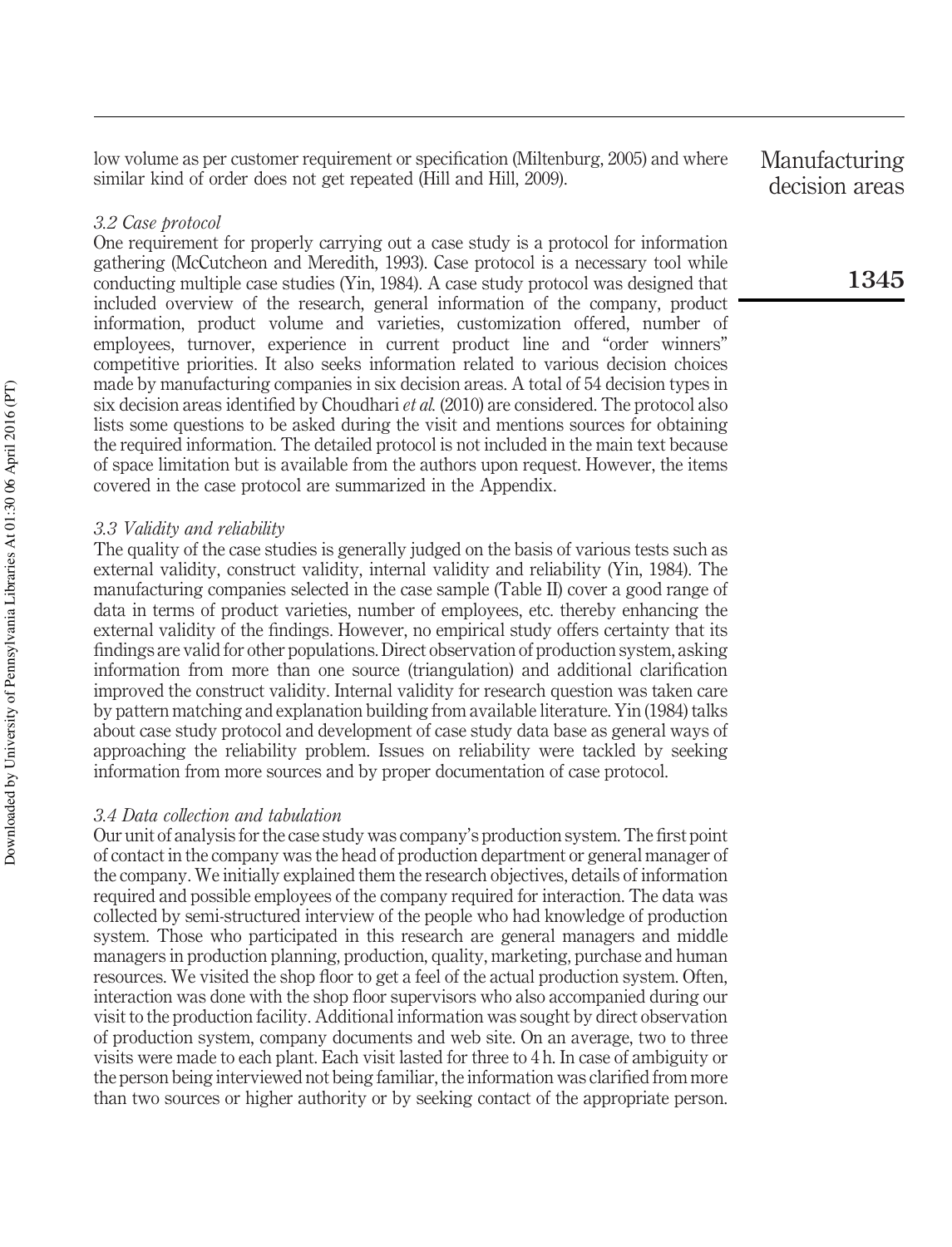#### In case of the data not getting triangulated, further discussion with higher authority was done and that information was considered final. Further, numerous telephone calls were made to seek any additional clarification. Data was tabulated where column titles are company names and row titles correspond to data items related to company profile, product complexity, decision choices, competitive priority, etc. The data collected on choices made by the five companies in each decision area are summarized in Tables III-VIII and discussed in Section 4. Competitive priorities (order winners) for all case companies were identified from discussion with key people in the companies. IJOPM 32,11 1346

| Customer<br>Customer<br>Customer<br>Customer<br>Planning<br>Customer<br>Process specific<br>choice<br>inputs<br><b>MTO</b><br><b>MTO</b><br><b>MTO</b><br><b>MTO</b><br><b>MTO</b><br>Master<br>Process specific<br>choice<br>production<br>schedule<br>(MPS)<br>Chase<br>Chase<br>Chase<br>Planning<br>Chase<br>Chase<br>Process specific<br>choice<br>strategy<br>Material<br>Time-<br>Time-<br>Time-<br>Time-phased Time-phased<br>Process specific<br>choice<br>requirement<br>phased<br>phased<br>phased<br>planning<br>(MRP)<br>Push<br>Push<br>Shop floor<br>Push<br>Push<br>Push<br>Process specific<br>control<br>choice<br>Raw<br>15 days<br>30 days<br>30 days<br>30 days<br>30 days<br>Process specific<br>choice<br>materials<br>(RM)<br>Work-in-<br>60 days<br>20 days<br>20 days<br>60 days<br>60 days<br>Process specific<br>choice<br>process (WIP)<br>Finished<br>$0$ days<br>8 days<br>$0$ days<br>3 days<br>$0$ days<br>Process specific<br>choice<br>goods (FG)<br>No. of<br>Many<br>Many<br>Many<br>Many<br>Many<br>Process specific<br>choice<br>planning<br>point<br>Set-up time<br>3 <sub>h</sub><br>45 min<br>30 min<br>$60 \,\mathrm{min}$<br>$60 \,\mathrm{min}$<br>Process specific<br>choice<br>Length of<br>120 days<br>30 days<br>90 days<br>Process specific<br>30 days<br>30 days<br>planning<br>choice<br>horizon for<br>FG<br>Centralized Centralized Centralized Decentralized Decentralized Size of company<br>Planning |
|---------------------------------------------------------------------------------------------------------------------------------------------------------------------------------------------------------------------------------------------------------------------------------------------------------------------------------------------------------------------------------------------------------------------------------------------------------------------------------------------------------------------------------------------------------------------------------------------------------------------------------------------------------------------------------------------------------------------------------------------------------------------------------------------------------------------------------------------------------------------------------------------------------------------------------------------------------------------------------------------------------------------------------------------------------------------------------------------------------------------------------------------------------------------------------------------------------------------------------------------------------------------------------------------------------------------------------------------------------------------------------------------------------------------------------------------------------------|
|                                                                                                                                                                                                                                                                                                                                                                                                                                                                                                                                                                                                                                                                                                                                                                                                                                                                                                                                                                                                                                                                                                                                                                                                                                                                                                                                                                                                                                                               |
|                                                                                                                                                                                                                                                                                                                                                                                                                                                                                                                                                                                                                                                                                                                                                                                                                                                                                                                                                                                                                                                                                                                                                                                                                                                                                                                                                                                                                                                               |
|                                                                                                                                                                                                                                                                                                                                                                                                                                                                                                                                                                                                                                                                                                                                                                                                                                                                                                                                                                                                                                                                                                                                                                                                                                                                                                                                                                                                                                                               |
|                                                                                                                                                                                                                                                                                                                                                                                                                                                                                                                                                                                                                                                                                                                                                                                                                                                                                                                                                                                                                                                                                                                                                                                                                                                                                                                                                                                                                                                               |
|                                                                                                                                                                                                                                                                                                                                                                                                                                                                                                                                                                                                                                                                                                                                                                                                                                                                                                                                                                                                                                                                                                                                                                                                                                                                                                                                                                                                                                                               |
|                                                                                                                                                                                                                                                                                                                                                                                                                                                                                                                                                                                                                                                                                                                                                                                                                                                                                                                                                                                                                                                                                                                                                                                                                                                                                                                                                                                                                                                               |
|                                                                                                                                                                                                                                                                                                                                                                                                                                                                                                                                                                                                                                                                                                                                                                                                                                                                                                                                                                                                                                                                                                                                                                                                                                                                                                                                                                                                                                                               |
|                                                                                                                                                                                                                                                                                                                                                                                                                                                                                                                                                                                                                                                                                                                                                                                                                                                                                                                                                                                                                                                                                                                                                                                                                                                                                                                                                                                                                                                               |
|                                                                                                                                                                                                                                                                                                                                                                                                                                                                                                                                                                                                                                                                                                                                                                                                                                                                                                                                                                                                                                                                                                                                                                                                                                                                                                                                                                                                                                                               |
|                                                                                                                                                                                                                                                                                                                                                                                                                                                                                                                                                                                                                                                                                                                                                                                                                                                                                                                                                                                                                                                                                                                                                                                                                                                                                                                                                                                                                                                               |
|                                                                                                                                                                                                                                                                                                                                                                                                                                                                                                                                                                                                                                                                                                                                                                                                                                                                                                                                                                                                                                                                                                                                                                                                                                                                                                                                                                                                                                                               |
| process                                                                                                                                                                                                                                                                                                                                                                                                                                                                                                                                                                                                                                                                                                                                                                                                                                                                                                                                                                                                                                                                                                                                                                                                                                                                                                                                                                                                                                                       |
| $\theta$<br>$\overline{0}$<br>$\overline{0}$<br>$\boldsymbol{0}$<br>Batching of<br>$\mathbf{0}$<br>Process specific<br>backlog for<br>choice<br>planning                                                                                                                                                                                                                                                                                                                                                                                                                                                                                                                                                                                                                                                                                                                                                                                                                                                                                                                                                                                                                                                                                                                                                                                                                                                                                                      |
| 30%<br>30%<br>25%<br>20%<br>30%<br>Frequency of<br>Process specific<br>re-planning<br>choice                                                                                                                                                                                                                                                                                                                                                                                                                                                                                                                                                                                                                                                                                                                                                                                                                                                                                                                                                                                                                                                                                                                                                                                                                                                                                                                                                                  |
| Length of<br>7 days<br>30 days<br>7 days<br>7 days<br>30 days<br>frozen<br>schedule                                                                                                                                                                                                                                                                                                                                                                                                                                                                                                                                                                                                                                                                                                                                                                                                                                                                                                                                                                                                                                                                                                                                                                                                                                                                                                                                                                           |

Table III. PPC area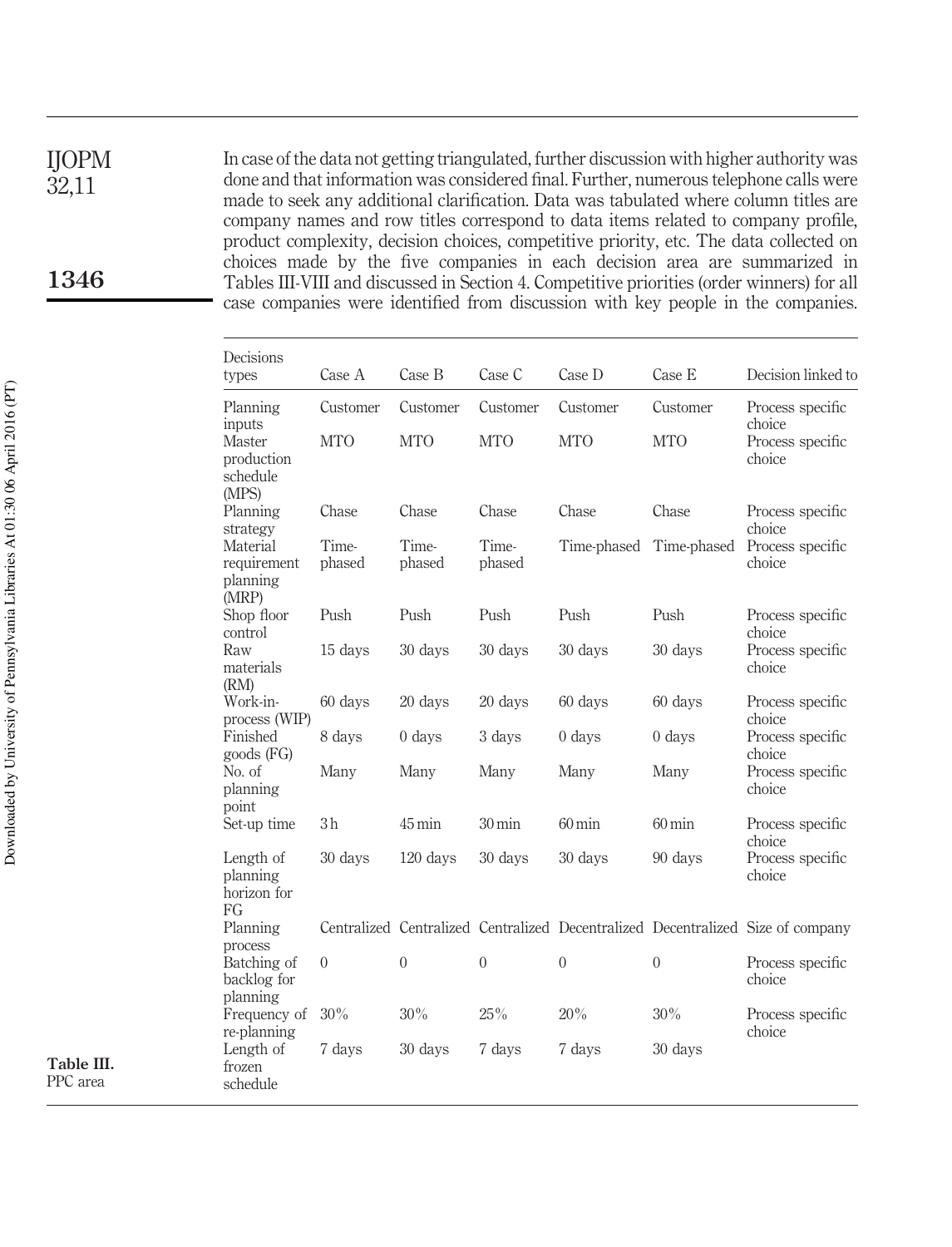| Decision types            | Case A          | Case B          | Case C                   | Case D     | Case E         | Decision linked to          | Manufacturing<br>decision areas |
|---------------------------|-----------------|-----------------|--------------------------|------------|----------------|-----------------------------|---------------------------------|
| Capacity planning         | Lead            | Lead            | Lead                     | Lead       | Lead           | T0op management<br>decision |                                 |
| Size of capacity addition | Small<br>pieces | Small<br>pieces | Small<br>pieces          | Medium     | Medium         | Size of company             |                                 |
| Size of facilities        | Small           | Small           | Small                    | Large      | Large          | Top management<br>decision  | 1347                            |
| Location of facilities    | Local<br>place  | Markets         | <b>Markets</b>           | Supply     | Local<br>place | Top management<br>decision  |                                 |
| Multi-plant strategies    |                 | <b>Markets</b>  | $\overline{\phantom{0}}$ |            | Product        | Top management<br>decision  |                                 |
| Number of facilities      | <b>One</b>      | Three           | <b>One</b>               | <b>One</b> | Seven          | Top management<br>decision  | Table IV.<br>Facilities area    |

| Decision types                                                                                                                          | Case A           | Case B                         | Case C           | Case D           | Case E           | Decision linked to            |
|-----------------------------------------------------------------------------------------------------------------------------------------|------------------|--------------------------------|------------------|------------------|------------------|-------------------------------|
| Vertical integration: stages                                                                                                            | <b>One</b>       | <b>One</b>                     | <b>One</b>       | Two              | Two              | Top<br>management<br>decision |
| Vertical integration: breadth                                                                                                           | Many<br>$(90\%)$ | Many<br>$(95\%)$               | Many<br>$(80\%)$ | Many<br>$(95\%)$ | Many<br>$(90\%)$ | Top<br>management<br>decision |
| Vertical integration: degree<br>forward                                                                                                 | Nil              | $100\%$                        | Nil              | Nil              | Nil              | Top<br>management<br>decision |
| Vertical integration: degree<br>backward                                                                                                | Nil              | Nil                            | Nil              | Nil              | Nil              | Top<br>management<br>decision |
| Number of suppliers per item                                                                                                            | Few 3            | Few 2                          | Few 3            | Few 3            | $Few 2-3$        | Process specific<br>choice    |
| Supplier involvement in<br>problem solving and product<br>development                                                                   | Little           | Little                         | Little           | Medium           | Medium           | Stages in (H&W)<br>model      |
| Supplier responsiveness w.r.t. Average Average Average Average Average<br>to changes in delivery<br>schedule, volume and product<br>mix |                  |                                |                  |                  |                  | Stages in (H&W)<br>model      |
| Supplier performance w.r.t.<br>quality, delivery reliability                                                                            |                  | Average Average Average Normal |                  |                  | Average          | Stages in (H&W)<br>model      |
| Purchasing skill, e.g. technical Average Average Average Average Average<br>capability to deal suppliers                                |                  |                                |                  |                  |                  | Stages in (H&W)<br>model      |

They were asked about the background of some key decisions made by the companies to understand the rationale for some top management decisions.

Table V. Sourcing area

One more factor considered in this research is the product complexity. Product complexity index for all the five companies were computed (Table II) using the method proposed by Choe *et al.* (1997). Accordingly, each item comprising product complexity (see Section 2.2) is rated on the likert scale. Product complexity of a case company is considered to be high when its index is greater than 50 percent of maximum value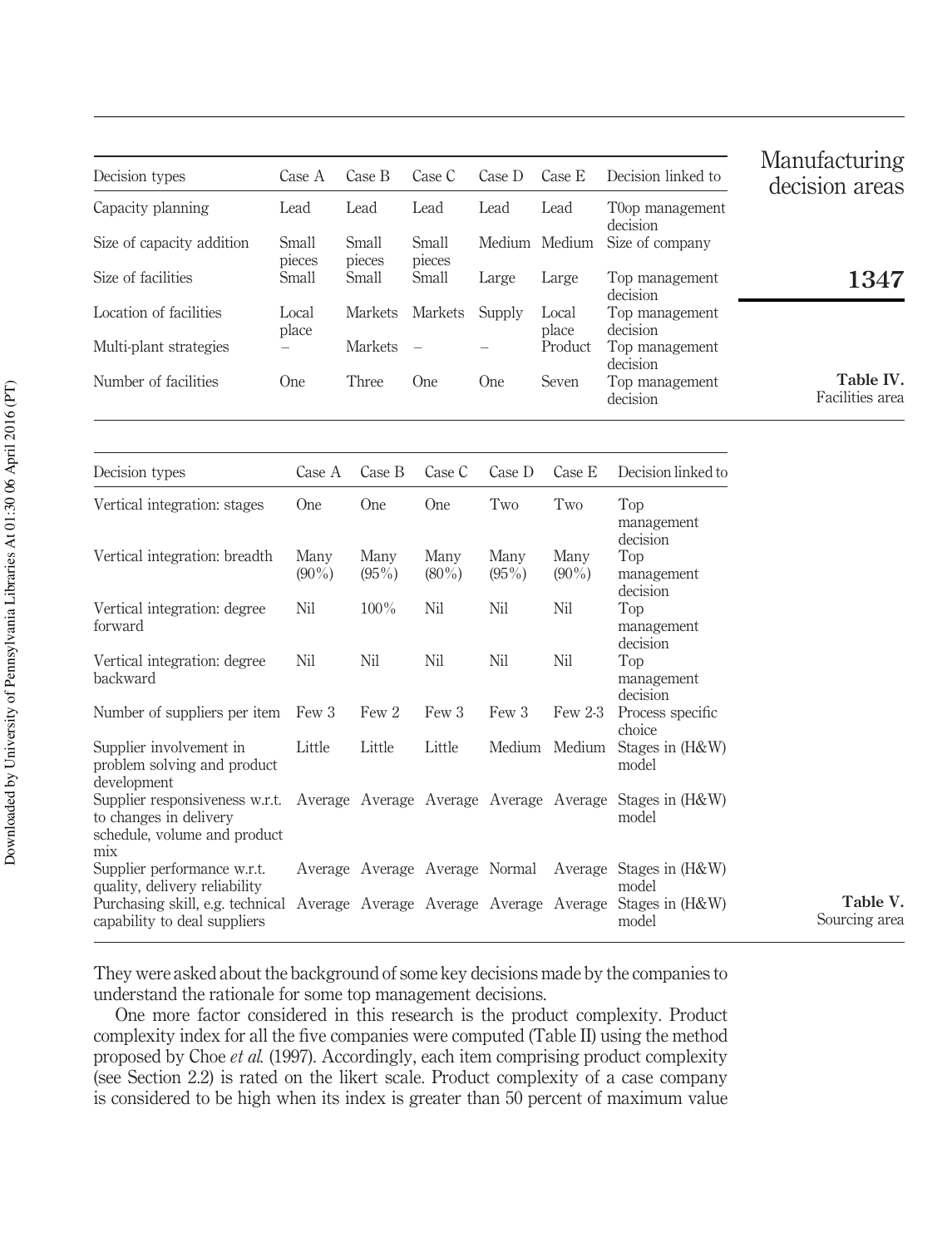| 32,11                                | Decision types                                                                                | Case A             | Case B             | Case C                                  | Case D             | Case E             | Decision linked to                  |
|--------------------------------------|-----------------------------------------------------------------------------------------------|--------------------|--------------------|-----------------------------------------|--------------------|--------------------|-------------------------------------|
|                                      | Type of layout                                                                                | Process            | Process            | Process                                 | Process            | Process            | Process specific<br>choice          |
|                                      | Nature of machineries                                                                         | General            | General            | General                                 | General            | General            | Process specific<br>choice          |
| 1348                                 | Use of AMT for product Nil<br>and process design,<br>e.g. CAD, CAE                            |                    |                    | Extensive Extensive Extensive Extensive |                    |                    |                                     |
|                                      | Use of AMT for<br>manufacturing, e.g. CNC,<br>automatic material                              | Nil                |                    | Extensive Extensive Medium              |                    | Extensive          |                                     |
|                                      | handling, GT robotic<br>Use of AMT for planning<br>and control, e.g. MRP,<br>bar code and EDI | Nil                | Medium             | Little                                  | Little             | Extensive          |                                     |
|                                      | Use of AMT for<br>integration, e.g. CIM,<br>ERP, LAN and WAN                                  | Nil                | Medium             | Nil                                     |                    |                    | Extensive Extensive Size of company |
|                                      | Degree of automation                                                                          | Nil                | Medium             | Medium                                  | Little             | Medium             | Process specific<br>choice          |
|                                      | Degree of coupling                                                                            | Loose/<br>separate | Loose/<br>separate | Loose/<br>separate                      | Loose/<br>separate | Loose/<br>separate | Process specific<br>choice          |
|                                      | Use of maintenance TPM Little<br>and Kaizens                                                  |                    | Medium             | Little                                  | Little             | Extensive          | Stages in (H&W)<br>model            |
| Table VI.<br>Process technology area | Use of quality practices,<br>e.g. SQC, QC, TQM                                                | Little             | Medium             | Little                                  | Little             |                    | Extensive Stages in (H&W)<br>model  |

of 42, i.e. 21, otherwise it is considered to be low. It is observed that the product complexity of all five cases is high with little variation from case to case. This made analyzing the relationships of decision choices with product complexity in this research difficult. One may suspect this to be true for job shops in general. It appears that the high product complexity is one of the attributes that defines job shop production system similar to high variety and low volume.

#### 4. Case analysis and discussion

We first conduct with-in case analysis followed by cross-case analysis. Specific findings from the analysis are shown in the last column of respective decision areas in Tables III-VIII.

#### *4.1 With-in case analysis*

Each case starts with the background of the company and then discusses the decisions determined by competitive priorities (order winner) and preferences and considerations of the top management. These relationships were arrived based on in-depth interview with company people and support from the literature. All five case companies manufacture customized products. The products are required in low volume and repeat order for the same configuration is rare.

*Case A*. Company A manufactures rolls, a component of cold rolling mills. The quality (conformance and durability) of rolls has effect on quality of sheets produced. Hence roll quality is an order winner in the market in addition to the delivery.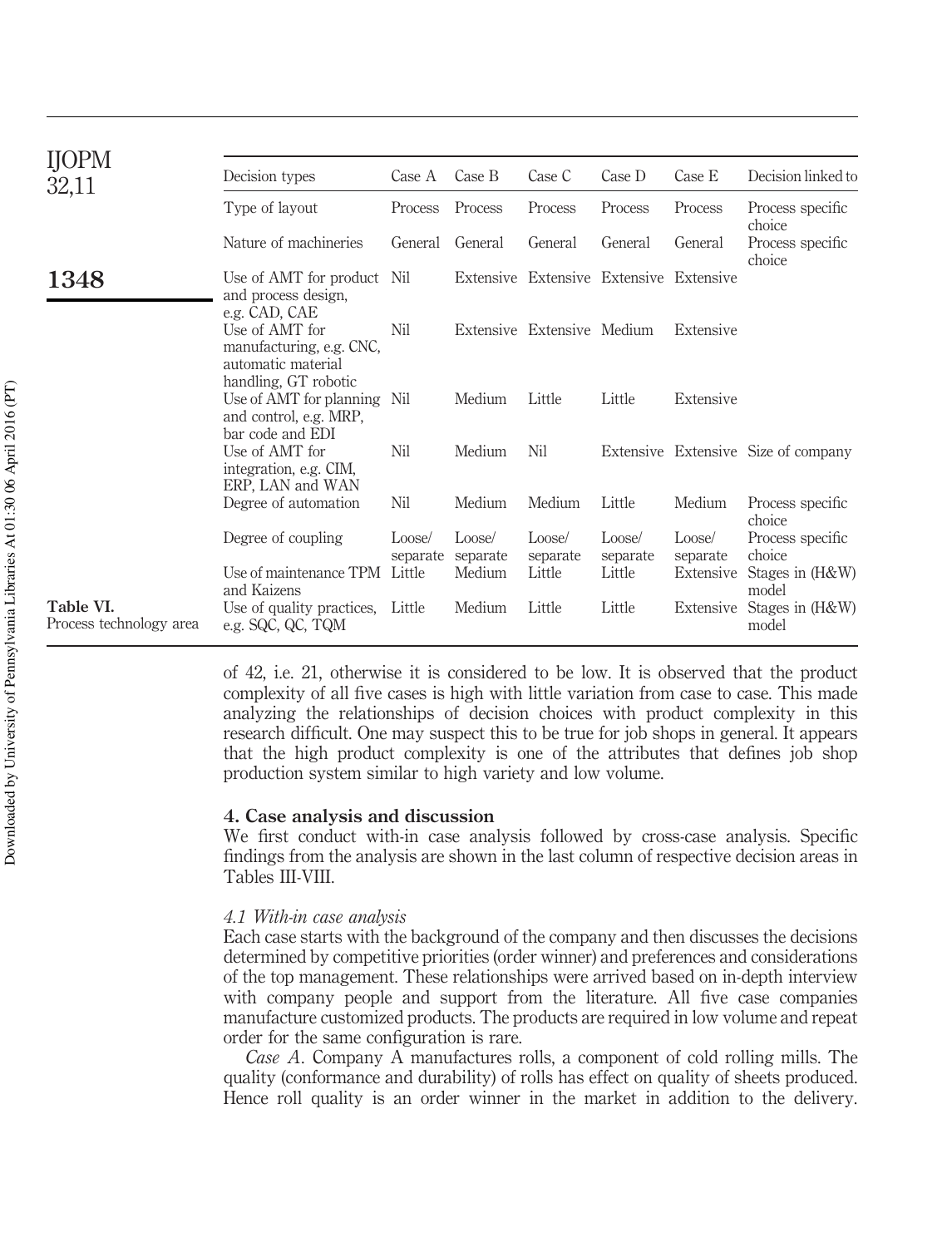| <b>Decision types</b>                                                                          | Case A                                  | Case B                                  | Case C                                  | Case D                            | Case E                            | Decision linked to                                                                  |
|------------------------------------------------------------------------------------------------|-----------------------------------------|-----------------------------------------|-----------------------------------------|-----------------------------------|-----------------------------------|-------------------------------------------------------------------------------------|
| Locus of decision making                                                                       | Centralization                          | Decentralization                        |                                         | Centralization Decentralization   | Decentralization                  |                                                                                     |
| authority (delegation)<br>No. of layers<br>Level of horizontal integration<br>Spans of control |                                         |                                         |                                         | Medium<br>Low<br>Wider<br>Minimum | Medium<br>Low<br>Wider<br>Minimum |                                                                                     |
|                                                                                                | Few (flat)<br>High<br>Narrow<br>Minimum | Few (flat)<br>High<br>Narrow<br>Minimum | Few (flat)<br>High<br>Narrow<br>Minimum |                                   |                                   |                                                                                     |
|                                                                                                |                                         |                                         |                                         |                                   |                                   |                                                                                     |
| Nature of formalization                                                                        |                                         |                                         |                                         |                                   |                                   | Size of company<br>Size of company<br>Size of company<br>Process specific<br>choice |
| Level of communication                                                                         | Average                                 | Fast/easy                               | Average                                 | Fast/easy                         | Fast/easy                         |                                                                                     |
|                                                                                                |                                         |                                         |                                         |                                   |                                   |                                                                                     |
|                                                                                                |                                         |                                         |                                         |                                   |                                   |                                                                                     |
|                                                                                                |                                         |                                         |                                         |                                   |                                   |                                                                                     |

Manufacturing decision areas

Table VII. Organization structure and control area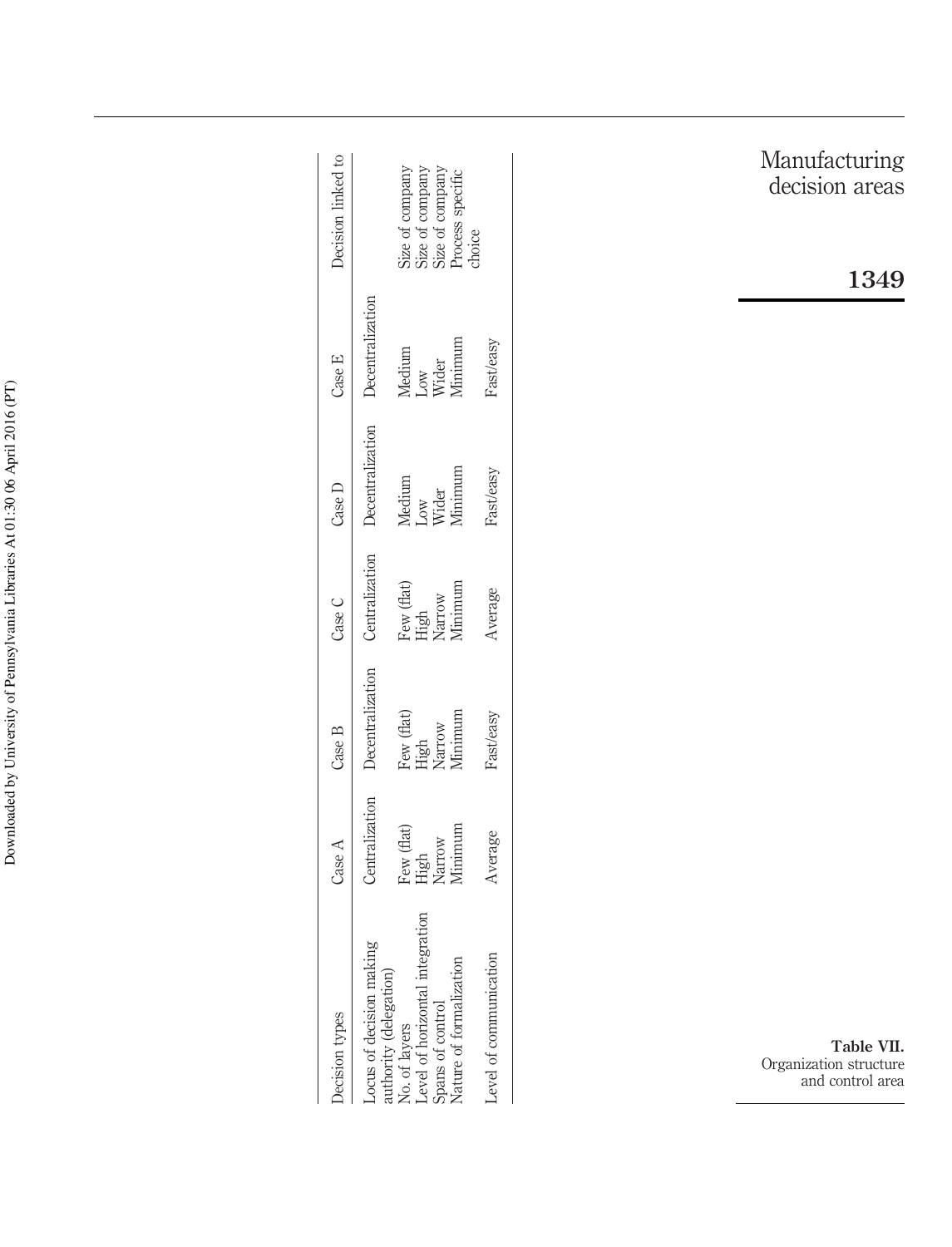| IJOPM<br>32,11                     | Decision types                                                              | Case A                                         | Case B                              | Case C                                        | Case D                                              | Case E                                                 | Decision<br>linked to                            |
|------------------------------------|-----------------------------------------------------------------------------|------------------------------------------------|-------------------------------------|-----------------------------------------------|-----------------------------------------------------|--------------------------------------------------------|--------------------------------------------------|
|                                    | Recruitment and<br>selection                                                | Casual                                         | Particular                          | Particular                                    | Particular                                          | Particular                                             |                                                  |
| 1350                               | Level of skill for<br>worker<br>Job specialization/<br>nature of job        | <b>Skilled</b><br>$80\%$<br>$_{\rm Broad} > 3$ | Skilled<br>80%<br>Broad > 3         | <b>Skilled</b><br>70%<br>Two to<br>three type | Skilled<br>70%<br>Fixed and<br>explicit<br>one type | Skilled<br>$90\%$<br>Fixed and<br>explicit<br>one type | Process<br>specific choice<br>Size of<br>company |
|                                    | Job expansion,<br>e.g. enlargement,<br>enrichment, rotation,<br>empowerment | Medium                                         | Little                              | Medium                                        | Little                                              | Little                                                 | Stages in<br>(H&W) model                         |
|                                    | Ergonomics and<br>work methods<br>standards                                 | Medium                                         | Medium                              | Medium                                        | Medium                                              | Extensive                                              |                                                  |
|                                    | Performance<br>appraisal<br>Training and<br>development                     | Individual/<br>short term<br>Medium            | Individual/<br>short term<br>Medium | /Individual<br>short term<br>Medium           | Individual/<br>short term<br>Little                 | Individual/<br>short term<br>Extensive                 |                                                  |
| Table VIII.<br>Human resource area | Sharing information<br>Top management<br>commitment                         | Little<br>Medium                               | Extensive<br>Extensive              | Little<br>Medium                              | Medium<br>Medium                                    | Extensive<br>Extensive                                 |                                                  |

Chrome plating process for rolls is considered critical for long life and durability. The company has developed competency in chrome plating process over a period of time and they use skilled workers to improve the quality of rolls. The owner said:

We generally recruit non-technical people and let them learn the skills while working on the shop floor with the trained people even if it takes a long time for them to reach high level of skills. This is our employee retention policy.

Due to limited financial capability, the company started a small manufacturing facility with 55 employees in a small industrial belt where the owner resides. Considering good growth in steel industry, few competitors in their segments and fluctuating level of customer demand, the company follows a lead capacity strategy. The company procures small accessories from vendors but makes 90 percent of components in house.

*Case B*. Company B has 45 employees and is a part of an industrial group. It manufactures customized dies for heavy presses for their sister companies that produce automobile components. The planning manager commented "This unit is not considered as profit center but we provide good quality product to our sister companies to help them gain competitive advantage in the market". Typically dies needed are one or two in numbers. The dies play a crucial role in producing good quality automobile components. Thus, quality (conformance and durability) of dies along with delivery are order winning criteria. The company has made extensive investment in skilled workforce and AMT to meet the required order winning criteria.

The plant is located in a big industrial hub of automobile manufacturers and component suppliers. There are two similar facilities at different locations to meet the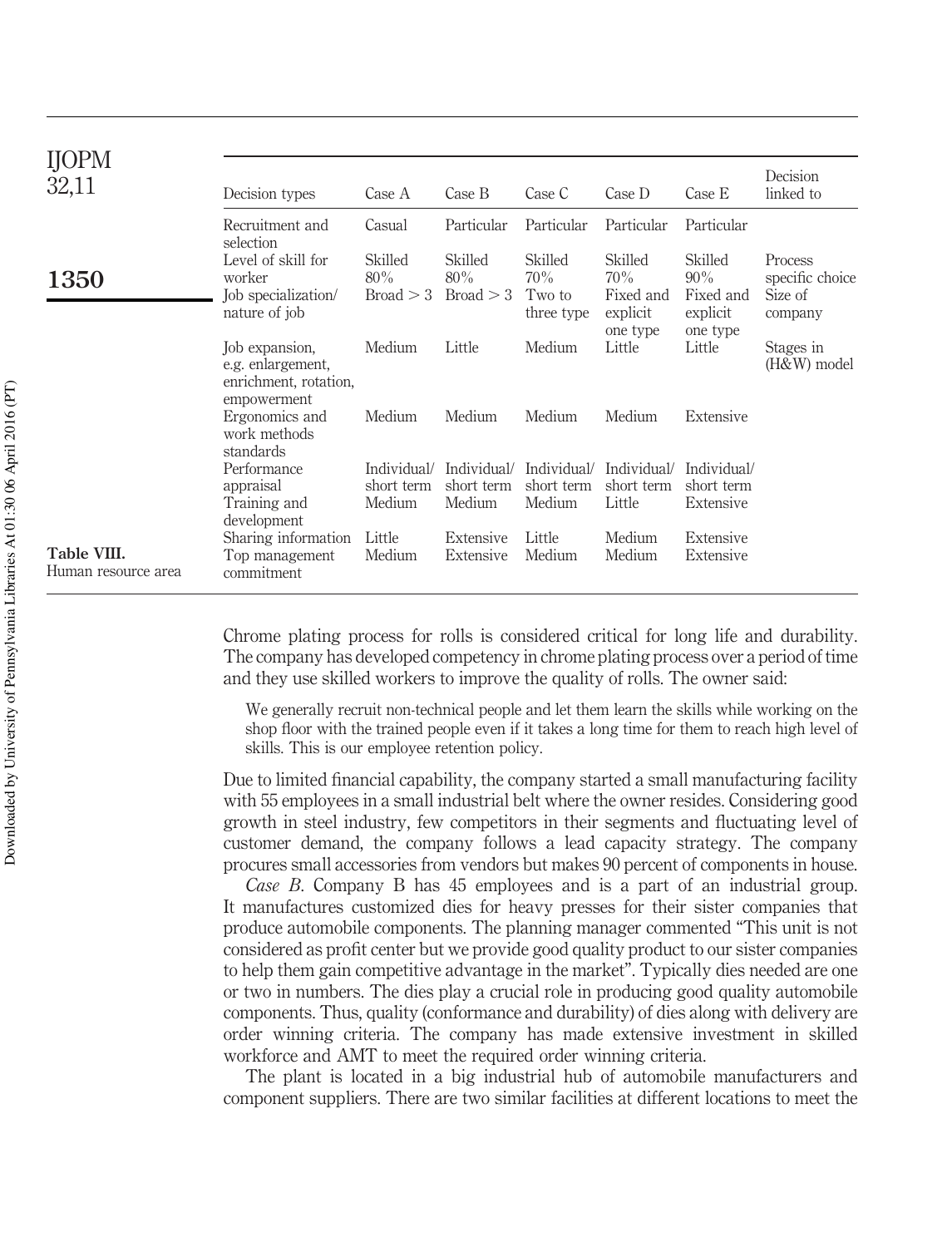demand of their sister plants completely. A lead capacity strategy is used. The company makes 95 percent of the required components for press dies in the plants itself.

*Case C*. Company C is a small firm with 35 employees. The company does job work for local manufacturing companies which need repair and/or replacement of their worn out or broken down machine parts. Quality (reliability and durability) of repaired components and delivery are order winning criteria. One of the supervisors stated "Our flexibility and ability to manufacture any component within specified delivery time is a key to be successful in this market". The company has made investment in AMT in design and manufacturing to support this goal.

There is ample demand in this market. Therefore, the company has made investment in resources to follow lead capacity strategy. The key factor in choosing the location of the plant was nearness to the market. The company produces the components in house to the extent of 80 percent.

*Case D*. Company D has 740 employees and is a part of a large conglomerate group. It manufactures castings that are supplied for a variety of applications. The castings are produced in low volume weighing from 500 to 13,000 kg. Quality (conformance) and delivery are key order winners in this market. The processes such as pattern making, moulding are labor intensive and skilled jobs. Therefore, the company has invested in AMT in product design area and employs skilled workforce. The general manager of this company said:

Many of our skilled employees are local people who are not willing to migrate to other places. Since this region is not much industrialized, we could retain them over a long period of time.

The market is growing rapidly with not many competitors allowing the company to follow a lead capacity strategy. Location of the company is chosen for easy access to raw materials and cheap labors. Most orders require only casting while a few required further machining operations. The company performs 95 percent of casting work in house.

*Case E*. Company E is a large firm with 160 employees and manufactures waste recovery heaters for various applications in process industries such as petrochemical and cement. The management has taken a lot of initiatives to implement world best practices and to improve their products and production processes. Quality (performance) and delivery are order winning criteria in this market. As each product requires high degree of customization, highly skilled people are required. Extensive investment in AMT, development and training of skilled workforce are undertaken.

A lead capacity strategy through investment of manpower and machineries is used by this company as the market is growing and there is little competition. The owner located the plant in his hometown but now the place has been developed into an industrial area. Six similar facilities are set up and each is dedicated to produce a particular line of product. The major production stages are two: fabrication of components and assembly. The company makes 90 percent of components in the plant and the remaining is outsourced.

The following are important observations from with-in case analysis.

In general, job shop produces customized products in low volume and it sells product flexibility to the customers. Our case study finds delivery of product to be important, demand to be fluctuating and existence of few competitors in their respective markets. Therefore, these companies use lead capacity strategy. Olhager *et al.* (2001) argues that job shop is likely to choose lead capacity strategy facilitating chase demand strategy.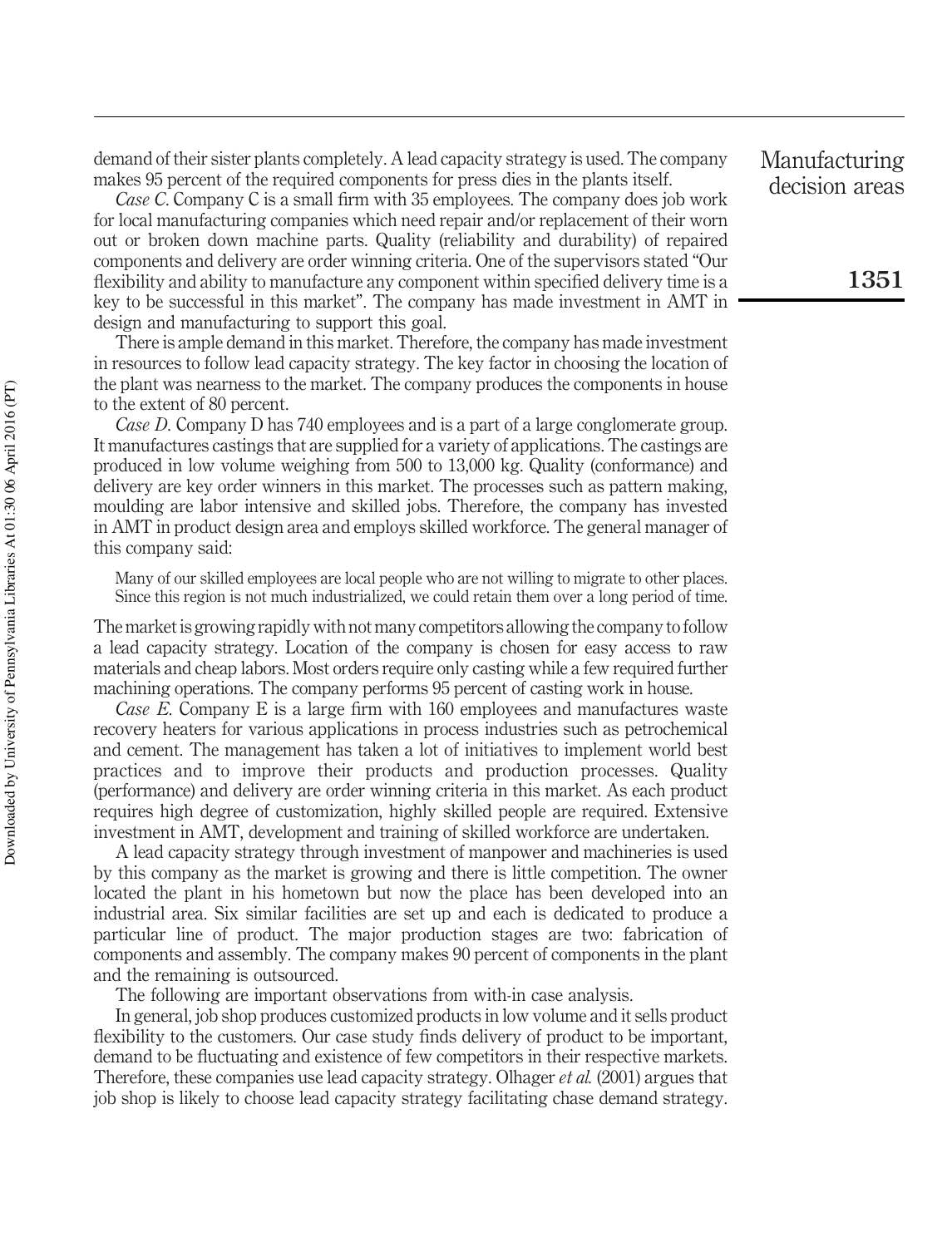Miltenburg (2005) states that size of facility in case of job shop is likely to be small. We observe that the size of the company varies from small to large facility in job production system. The decision on size of the facility is influenced by the company's financial ability to invest. Location decision of the case companies is based on raw material availability, nearness to market and owner's preference. Multi-plants strategy and number of facilities are decided considering nearness to the market and focus of product. Vertical integration is preferred by the case companies if it provided certain competitive advantage and also the company had the expertise in it. In some instances, the choices such as use of AMT and lead capacity strategy are made to support the order winning criteria of the companies.

#### *4.2 Cross-case analysis*

Consistent with rigor in case study research, our analysis focused on finding patterns of commonalities and differences across case companies (McCutcheon and Meredith, 1993). This is achieved by comparing data across columns/cases (Tables III-VIII) for each of the decisions. The decision choices which were the same for all five companies were considered to be process specific. In cases where decision choices were not the same, relationships of non-process specific decisions with factors such as strategic orientation of manufacturing (stages in H-W model) and size of the company were identified. Decision choice is considered one at a time and the companies were grouped based on different decision settings. Subsequently, possible link of this decision setting with non-process specific factors was examined using support of literature or through conceptual reasoning as the case may be. Further, all the five case companies are observed to have high product complexity.

*Production planning and control*. Job shop is expected to use customer order as planning inputs (Safizadeh and Ritzman, 1997; Miltenburg, 2005) and always follow MTO policy (Olhager *et al.*, 2001; Miltenburg, 2005) in MPS. All the case companies considered in this study selected customer order and MTO policy choices and are thus consistent with the literature. Bhattacharya and Coleman (1994) argue that high product complexity require chase production strategy. Safizadeh and Ritzman (1997) find that chase is most suited for job/batch shop production system to respond to fluctuation in demand. In line with these studies, all the case companies in our cases follow chase strategy and also have high product complexity. A time-phased MRP allows a wider range of custom-built products (high product complexity) and better product-mix flexibility (Bhattacharya and Coleman, 1994; Olhager and Rudbergy, 2002). With regard to this aspect, it is observed that all the case companies follow time-phased choice in MRP. Choices for decision types seem to be identical for different case companies namely A-E. This phenomenon could be attributed to high product complexity of various case companies considered in this study.

In shop floor control, the study by Bhattacharya and Coleman (1994) found pull-type to be generally used for high volume products while push-type of system to be more suited for planning low volume products. In our study, all the case studies produce low volume product and therefore use push-type system. This finding is consistent with the previous studies (Bhattacharya and Coleman, 1994; Olhager and Rudbergy, 2002). Centralized or decentralized planning process is one of the pertinent issues for production system. Our observations show that smaller companies (cases A-C) follow centralized planning policy while larger companies (cases D and E) follow

IJOPM 32,11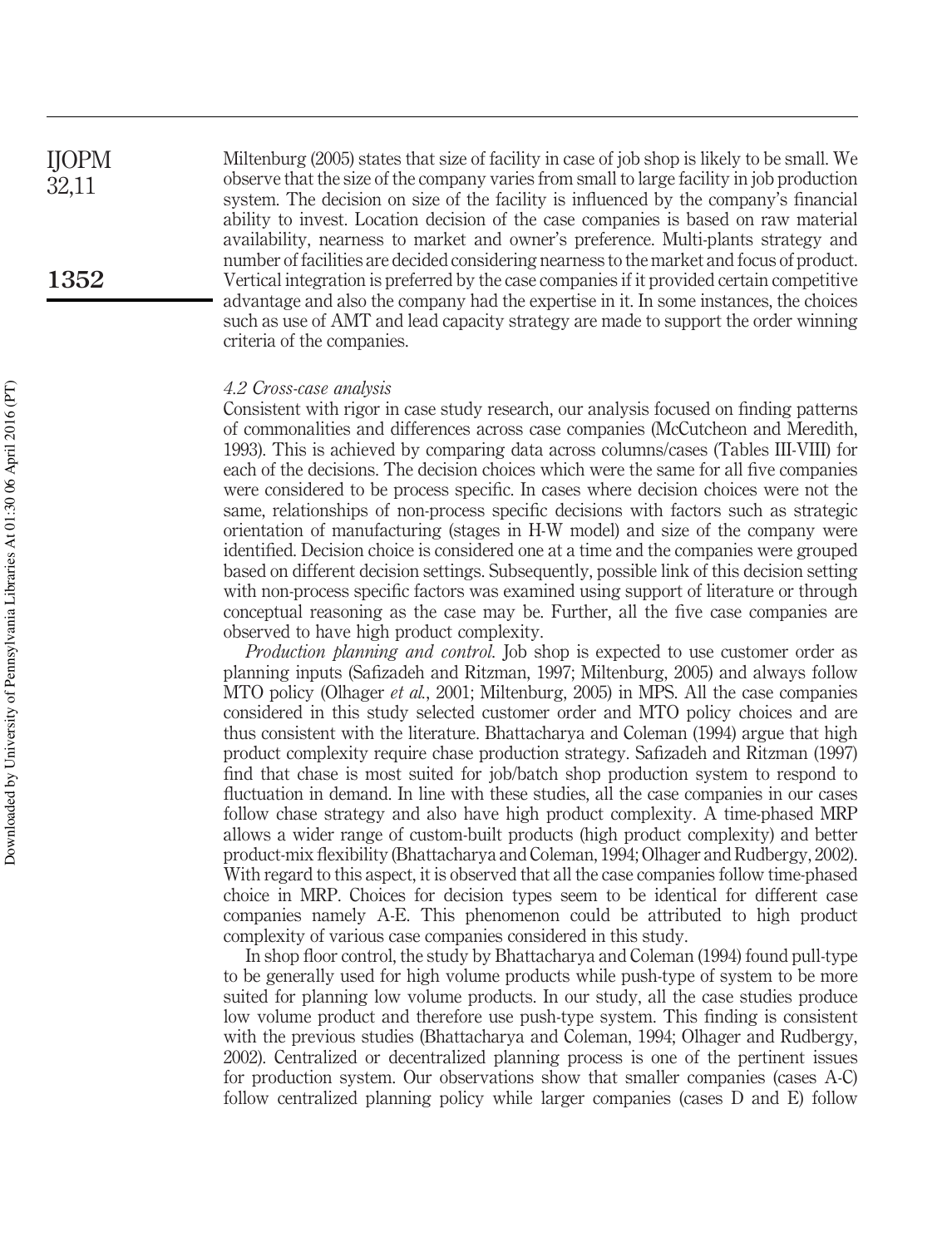decentralized planning policy. The reason for this seems to be convenience of planning and thus depends upon the size (no. of employees) of the company. Olhager and Rudbergy (2002) observed more number of planning points for a plant that uses process layout (e.g. job/batch shop). The number of machines can be interpreted as number of planning points if these are actively planned as independent resources. All the companies considered in our study use process layout and manage machines as independent resources for planning and thus results in more number of planning points.

Contradicting view exists on the number of days of raw materials being kept as inventory in job/batch shop. Miltenburg (2005) argues that it should be of low level as product changes from customer to customer. However, Safizadeh and Ritzman (1997) empirically found it to be high (42 days) in their study. Inventory level of raw materials is approximately 30 days for all the companies considered in our study. In our view, the number of days of inventory would depend upon raw materials being common across product varieties as customization happens after processing stage. It is considered that job shop carries more WIP than line/flow shop because of long production lead time and the desire to decouple different operations (Safizadeh and Ritzman, 1997; Hill and Hill, 2009). The WIP inventory of cases being studied here ranges from 20 to 60 days in order to decouple various processes and hence termed as high. In job shop, FG inventory is expected to be low as production is believed to be against customer order (Hill and Hill, 2009; Safizadeh and Ritzman, 1997). This is true in all the cases considered except when FG inventory remains on shop floor due to delay from customer approval and clearance for shipment.

Sometimes, companies achieve economy of scale by combining several customer orders as backlog (Ashton and Cook, 1989; Safizadeh and Ritzman, 1997). In case of job shop (cases A-E), none of the cases uses such a policy as order for similar products are not assured from various customers. Generally, customer orders are processed in sequence as and when resources become available. In job shop, set-up time is believed to be large compared to run time and this is the case with all the companies studied here. Olhager and Rudbergy (2002) suggest the suitability of time-phased approach MRP when set-up time is large. Our case data supports this relationship. Safizadeh and Ritzman (1997) state that planning horizon for job/batch shop is likely to be longer (210 days) than that of line/continuous shop due to more uncertainty of customer demand in the former case. In our case studies, cases A-E (30-120 days) have shorter planning horizon. Safizadeh and Ritzman (1997) further state that less backlog and shorter planning horizon have positive effect on customer service. Customer service such as delivery speed and reliability are important criteria in all the cases considered in our study. This may have relation to zero backlog and shorter planning horizon.We did not find any pattern in the length of frozen schedule for the companies in our case studies. However, interaction with company people makes it clear that this is generally decided as per convenience. In our cases it varies from 1 week to 1 month. Due to variation in demand and work content in customer order, it is expected that job shop has more re-planning flexibility in production plan. In our case studies, companies have 20-30 percent re-planning flexibility in production plan consistent with the observation made above.

*Facilities*. It appears that increment in capacity addition is in accordance with the size of the company. Companies A-C add capacity in small quantities (i.e. few machines/labors) while companies D and E add in medium quantities (i.e. more machines/labors). As discussed in with-in case analysis, other facility decisions namely capacity strategy, location, size of the company, multi-plant strategy, etc. are decided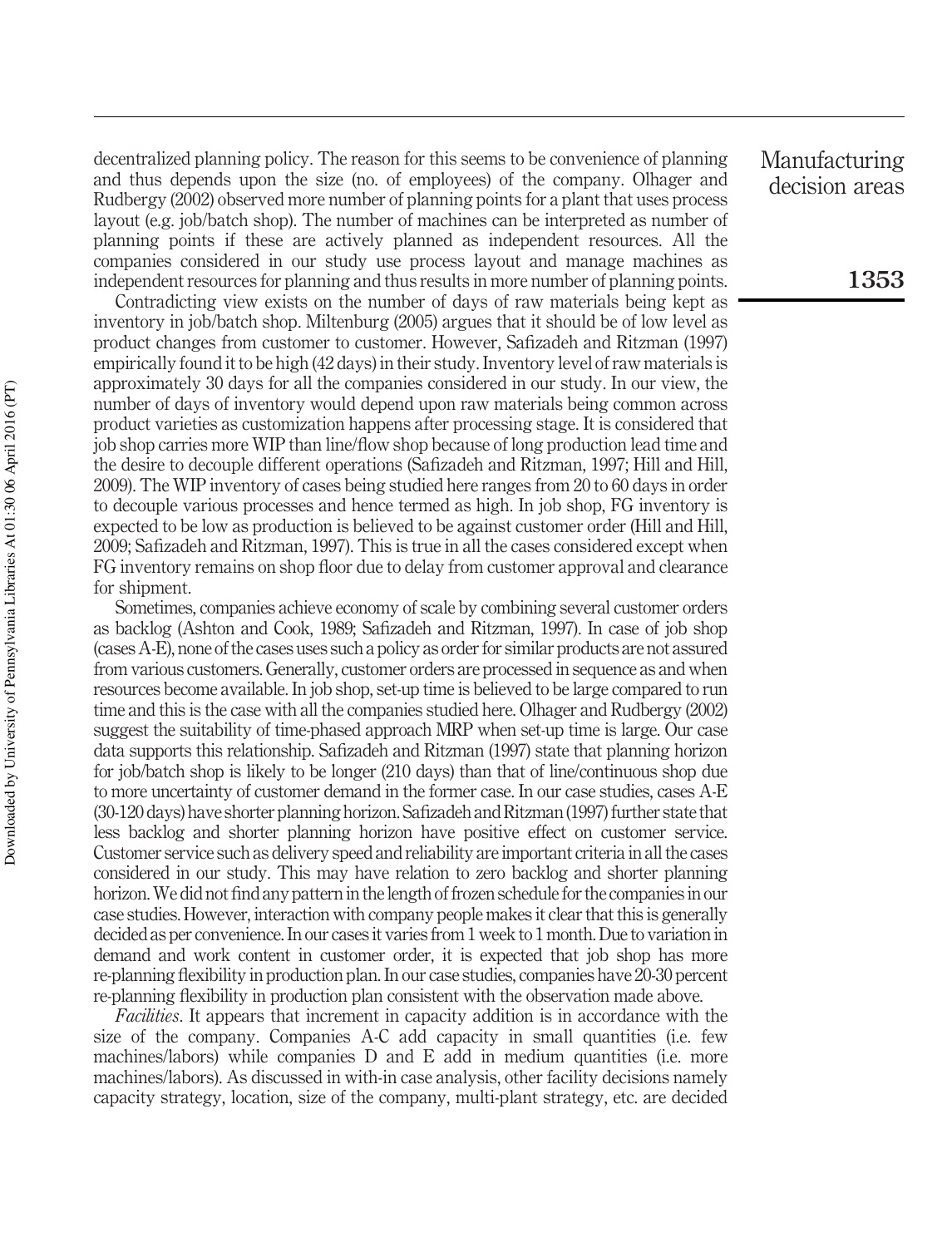IJOPM 32,11

1354

by top management for reasons such as raw material availability, market reach, ability to invest and fluctuations in demand.

*Sourcing*. Sourcing decision area includes elements of vertical integration and supplier relationship. Vertical integration decisions have been discussed in with-in case analysis. It is accepted in supply chain literature that better relationship with supplier has positive impact on delivery speed, delivery reliability and flexibility (Narasimhan and Das, 1999). All cases in our study use on an average 2-3 suppliers per item rather than many suppliers as given in the literature (Miltenburg, 2005). The argument is that product is generally produced specific to customer. Our observation shows that even though the product is customized, similar kind of raw materials are used by all case companies facilitating customization in latter stages.

As raw materials are common, there is little involvement from suppliers for the companies A-C. However, companies D and E involve suppliers to some extent in problem solving whenever critical components are procured. The current practices of companies are towards cost minimization and short term contract than having collaborative partnership and supplier capability enhancing. All cases studied here have average level of supplier responsiveness, supplier performance and purchasing skills except case D that seems to have quality problem. The supplier policies of the case companies suggest that they are in between stages 1 and 2 of H-W model. Thus, there is potential to improve in this area and move to higher stages.

*Process technology*. Job shop produces a large number of varieties in low volume and therefore the flow of product is not fixed. Process layout and general purpose machineries are appropriate to handle such large product varieties effectively (Hayes and Wheelwright, 1979a, b; Miltenburg, 2005). All case companies in our study use process type layout using general purpose machineries capable of doing many operations.

Zhang *et al.* (2006) categorized AMT into four types based on its use:

- (1) product design technologies (i.e. CAD, CAE, CAPP, etc.);
- (2) manufacturing technologies (i.e. CNC, CAM, FMS, etc.);
- (3) planning and control systems (i.e. MRP, MRPII, EDI, etc.); and
- (4) integration technologies (i.e. ERP, LAN, WAN, etc.).

Das and Narasimhan (2001) indicate extensive use of AMT in product design for job shop due to the degree of customization provided. However, Swamidass and Kotha (1998) found the existence of positive relationship between size of the company and three other AMT dimensions mentioned above except product design technologies. In other words, except for product design technologies, AMT use is lower in firms of smaller size than in firms of larger size. Except case A, case companies B-E use AMT in product design extensively and hence not related to company size in anyway. Further, we do not find that size is related to the use of AMT in either manufacturing or planning. We observe that case A uses only traditional machineries for manufacturing, case D uses AMT at medium level while other companies B, C and E use AMT very extensively for manufacturing. Similarly, in case of AMT in planning, case E uses AMT extensively, case B uses it at medium level and cases A, C and D use at very little level. However, we find the use of AMT in integration is related to size of the company as larger companies D and E use it (ERP) extensively, smaller company B uses at medium level and companies A and C do not use it at all.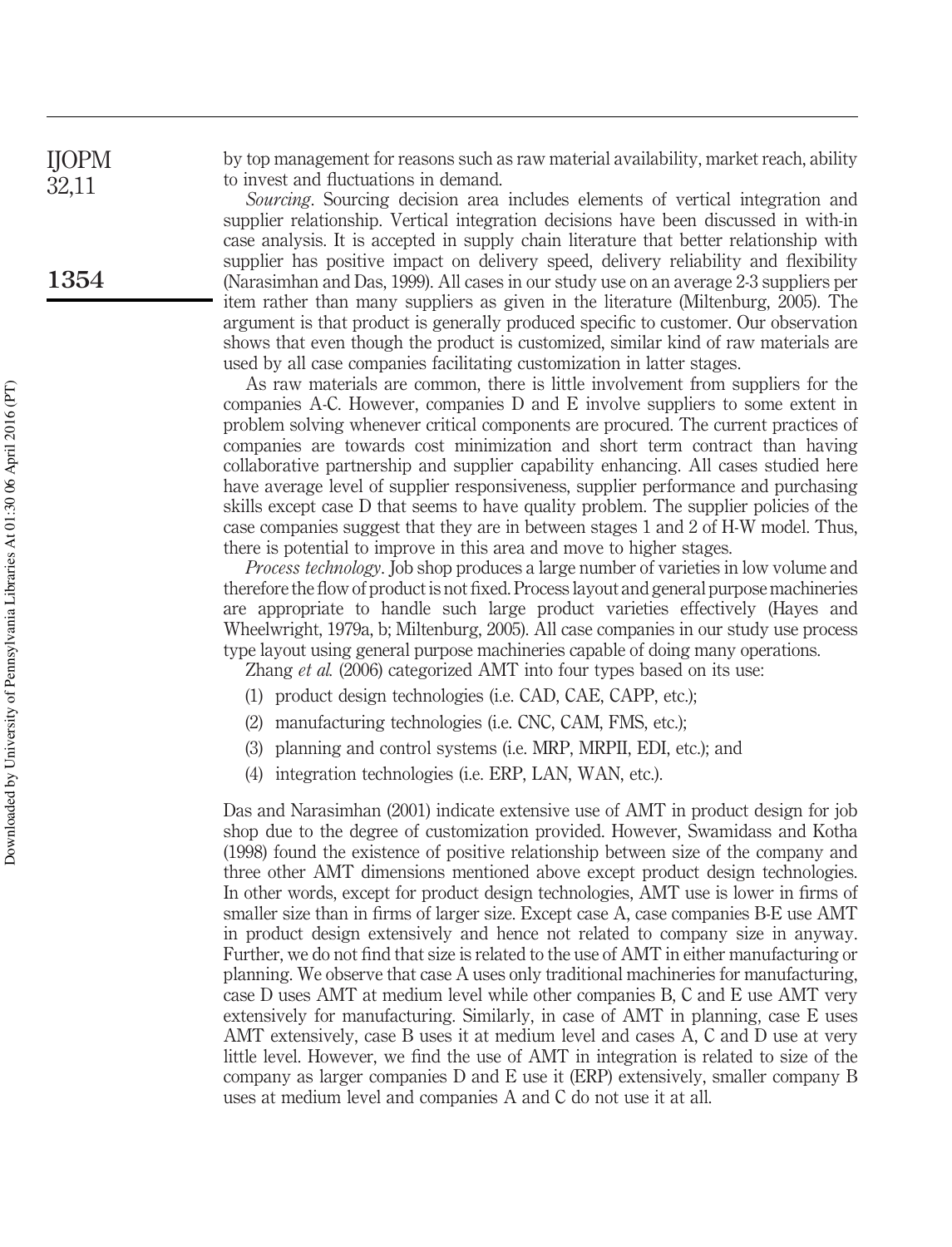Due to large product variety and process kind of layout, it would be difficult to automate the material handling in job shop. Case D uses less automation for loading and unloading of parts on CNC with single operations. Cases B, C and E use medium level of automation as CNC can perform multiple operations in addition to loading and unloading. Human intervention is required in moving product from one workstation to another. Thus, automation is limited to mainly processing, loading and unloading activities and to some extent related to the use of AMT in manufacturing. There are chances of disconnection between various processes in process layout in order to maintain the independence of operations (Slack and Lewis, 2009). This is supported by our case studies as workstations are loose/separated to maintain the independence of operations.

Use of quality (e.g. SQC, QC, TQM) and maintenance (e.g. TPM, Kaizen) practices in cases A, C and D are low, medium in case B and extensive in case E. The company E implemented various quality programs such as Kaizens, TQM, etc. The company B improved process capability by using advanced manufacturing technology. Other companies A, C and D have not developed policies for such quality programs and efforts are made to just meet the required quality. Thus, the strategic orientation of companies A, C and D is stage 1, company B is stage 2 and company E is stage 3 of H-W model for quality and maintenance practices.

*Organization structure and control*. The *locus* of decision making authority is the degree to which decisions are passed to lower level of organization. To quickly respond to the customer need, operations in job shop are decentralized (Miltenburg, 2005). No specific pattern was found for this decision. The number of layers in hierarchy is the degree to which an organization has many (hierarchical) versus few levels (flat) of management (Nahm *et al.*, 2003). Organization structure in job shop is likely to be flat as per Hill and Hill (2009) and Miltenburg (2005). The findings of Vickery *et al.* (1999) show that the number of layers is positively related to the size of organization and negatively related to the product customization. It can be observed from our case data that the number of layers is influenced by the size of the firm more than the product customization. Small companies (cases A-C) have three to four layers while the large companies like D and E have five to six layers.

Low level of horizontal integration means that the departments and workers are functionally specialized while the high level of horizontal integration means that they are integrated in their work, skills and training (Nahm *et al.*, 2003). Companies A-C are highly integrated and work as coordinated teams while in the case companies D and E, tasks of workers are confined to specific areas indicating low level of integration. This indicates that it is related to size. Therefore, smaller companies have high level of horizontal integration. Span of control of the supervisor is said to be narrow if more number of subordinates report to him/her (Vickery *et al.*, 1999). Vickery *et al.* (1999) empirically found that the span of control is positively related to the size of organization. Companies A-C have narrow span of control wherein many subordinates report to the authorities of higher level. However, companies D and E have wider span of control as very few subordinates report to the authorities of higher level. It is apparent from the case pattern that span of control is also related to the size of the firm and the number of layers in the firm.

The nature of formalization is the degree to which the worker is provided with rules and procedures that deprive versus encourage creative, autonomous work and learning (Nahm *et al.*, 2003). Vickery *et al.* (1999) found that the nature of formalization is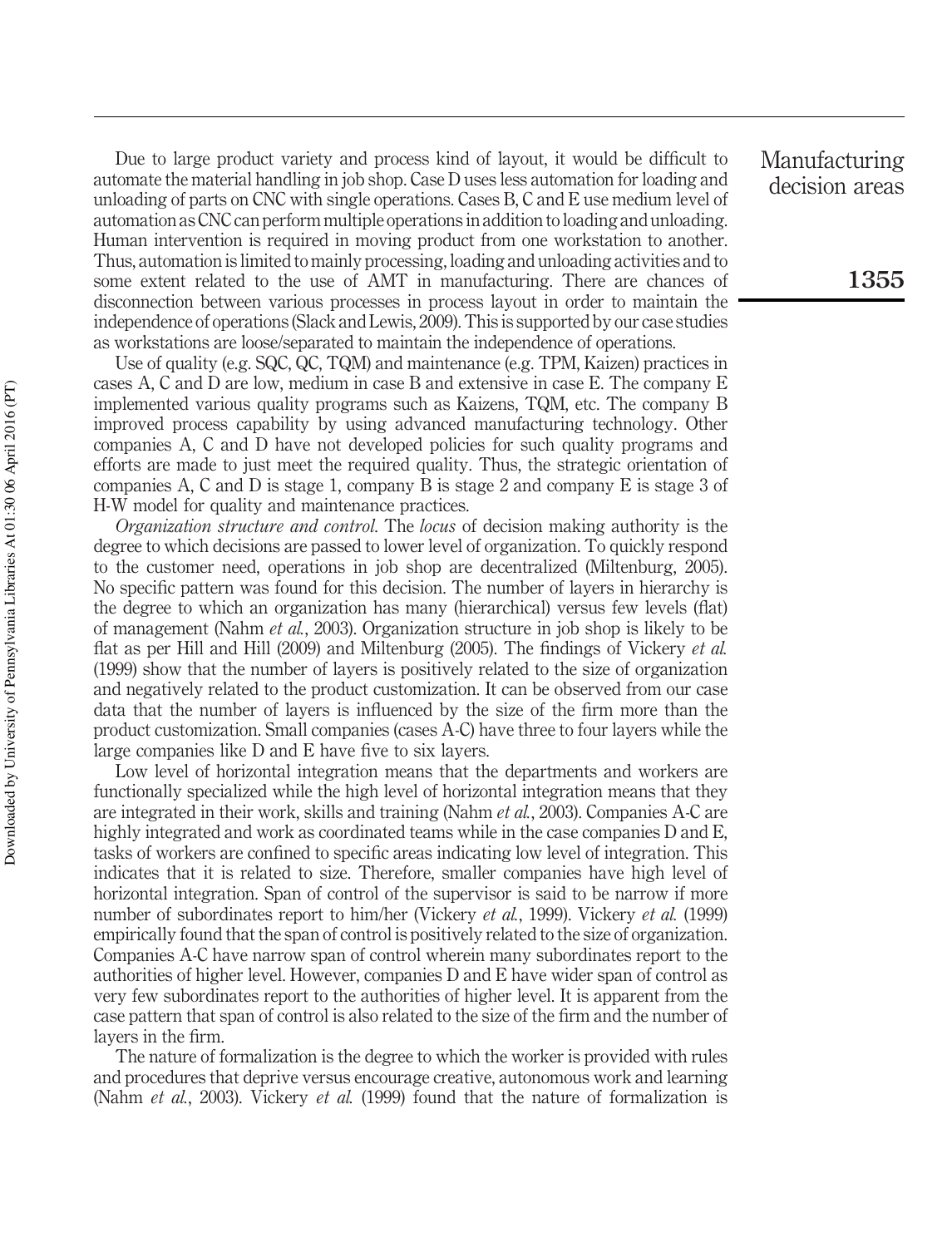positively related to the size of the organization and product customization. In our case studies, all the companies provide sufficient flexibility to the workers. The cases do not support the correspondence of the size of the firm with the nature of formalization while the case companies having high product complexity (product customization) can be attributed to the minimum formalization. The level of communication is the degree to which vertical and horizontal communication is slow, difficult and limited versus fast and easy (Nahm *et al.*, 2003). All case companies indicated that they have average to fast and easy communication among their employees. This is due to the size of companies being small in case of A, B and C while use of information technology facilitating this in all other cases.

*Human resource*. Specific decisions in this area are related to the policies about employees in the manufacturing area such as skills, training, job expansion and performance appraisal (Miltenburg, 2005).

As product changes from customer to customer, workers with high skills are needed to facilitate such changes (Miltenburg, 2005). In our case companies, though there is mixed use of skilled and semi-skilled workers, proportion of skilled workers is more than 70 percent. Generally, semi-skilled workers assist skilled workers for non-critical services such as loading, unloading and material handling. It appears that higher use of general purpose machinery will require more skilled people. The workers in today's manufacturing environment are usually required to be cross-trained to understand processes better and be responsive to changing production needs (Nahm *et al.*, 2003). Workers in companies A-C are trained to do more than three tasks. However, in companies D and E, the workers have explicitly one to two jobs. This shows that the larger companies generally have explicit job definition while smaller companies expect their workers to do many jobs.

The level of job expansion in cases A and C is moderate while that for the other companies is very less. Human resource practices in areas, such as ergonomic, performance appraisal, training and development, sharing information and top management commitment of cases E and B are progressive towards developing competence while the other companies like A, C and D are largely of command and control type. The case companies E and B can be broadly placed in stage 3, cases A and C in stage 2 and D in stage 1 of H-W model in human resource decision area.

#### 5. Conclusions and future work

Job production system mainly provides product differentiation and innovation in the market. The present paper illustrates case studies of five manufacturing companies employing job production system. It was observed that the product complexity of all five case companies was high with little variation from case to case. This is consistent with the study of Choe *et al.* (1997) where they find positive correlation of product differentiation and innovation with the product complexity. Further, it may be possible to differentiate job, batch and line production system based on product complexity values leading to the following proposition:

*P1.* A company employing a job production system is likely to have a different range of product complexity than the batch and line production systems.

This exploratory research uncovers the process specific decision choices for a job production system. It also provides the relationship of the non-process specific factors

1356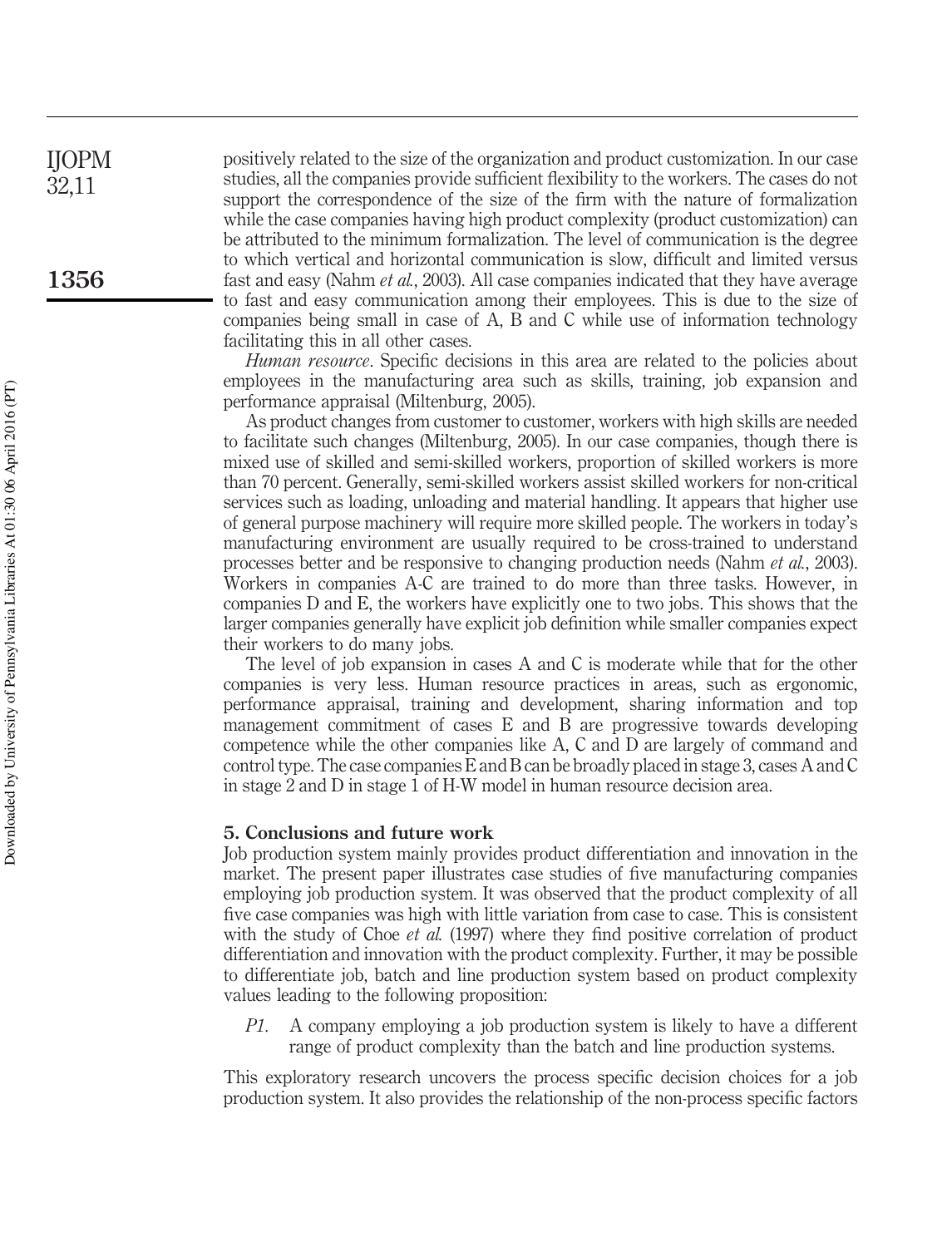such as competitive priorities (order winner), strategic orientation of manufacturing (stages in H-W model), top management decisions and size of the company with decision choices.

A large number of decision choices, mostly in the PPC and process technology areas were found to be similar for all the case companies. They are, planning inputs, MPS, planning strategy, MRP, shop floor control, inventory level, number of planning points, set-up time, frequency of planning, length of planning horizon and batching of backlog for planning in the PPC area and the type of layout, nature of machineries, degree of automation and the degree of coupling in the process technology area. Further, few decisions such as level of worker skill, nature of formalization and the number of suppliers belonging to the other decision areas were also found to be process specific. Some of the above findings are new to the body of literature:

*P2.* A company employing job production system is likely to exercise different choices in the decisions mentioned above for PPC and process technology areas than those exercised by batch and line production systems.

The decisions in the facility and sourcing areas are usually influenced by the considerations of the top management and thus the top management needs to be conscious of the strategic consequences of such decisions. Capacity strategy, size of the plant, number of facilities, location and vertical integration are such decisions found from case analysis. The most predominant reasons for facility decisions are financial ability to invest, raw material availability and nearness to market. Vertical integration is preferred by the companies only when it provides certain competitive advantage in the market.

The case companies in the different stages of H-W model were observed exhibiting different preferences in their decision choices largely in sourcing, process technology and human resource decision areas. This assessment can help the management for determining the scope for further improvement and accordingly develop the action plan. For example, an action plan such as TPM, TQM and supplier involvement to bring the company in higher stages of H-W can improve their competitiveness. Thus, it is possible that a job production system can move to a higher stage of H-W model to achieve better performance and competitive advantage:

*P3.* The job shops in higher stages of H-W model should outperform the ones that are in the lower stages.

Similar to the previous studies, this research also finds that the size of the company influences many decisions. Most of the decisions are from organization structure and control area. The decisions influenced by the size of the company are, number of layers, level of horizontal integration, the span of control, job specialization, planning process, capacity addition and the use of AMT in integration:

*P4.* A large job shop is likely to exercise different choices in the above listed decisions than a small job shop.

The findings of this paper can help practitioners understand the configuration of decisions in a job production system. It also conveys to the manager, the need for process specific settings while designing the production system. Since this research is based on five case companies, its findings should be generalized to large population with care. The current paper does not consider the link between performance of case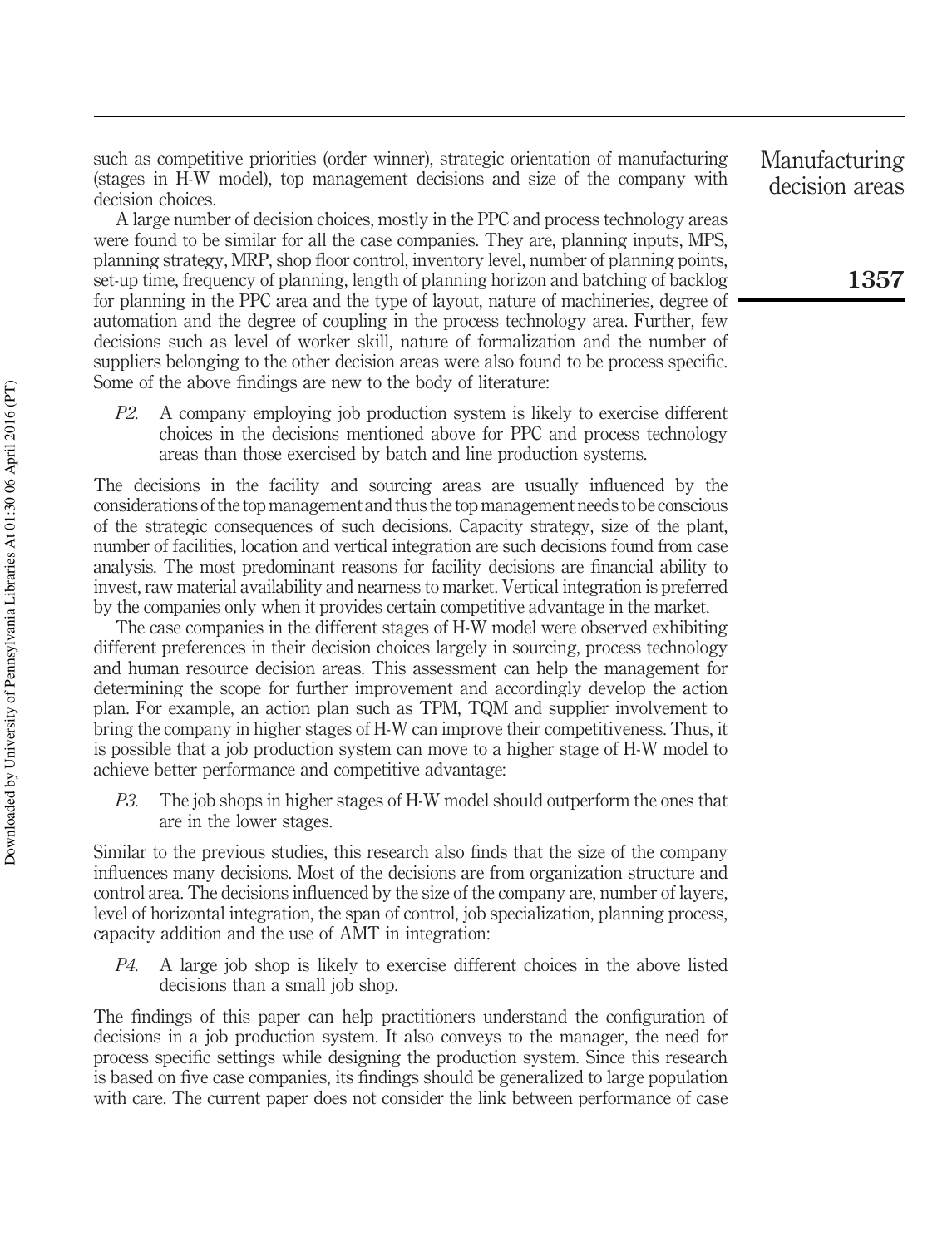companies and decision choices and this can be another limitation of this study. Thus, there is a scope for studying relationship between decision choices and performance in terms of competitive priorities. There are a number of other avenues for further empirical research. In particular, our research framework can be validated using a different sample of case companies. Further, usefulness of framework can be strengthened by undergoing sector specific studies in the job production system. Similar kind of studies can be conducted for other production systems such as batch, line and continuous system. Research can also be extended to testing and validating the research findings and propositions of this paper with the help of a large-scale questionnaire survey.

#### References

- Adam, E.E. and Swamidass, P.M. (1989), "Assessing operations management from a strategic perspective", *Journal of Management*, Vol. 15 No. 2, pp. 181-203.
- Ashton, J.E. and Cook, F.X. (1989), "Time to reform job shop manufacturing", *Harvard Business Review*, Vol. 67 No. 3, pp. 106-11.
- Avella, L., Fernandez, E. and Vazquez, C.J. (2001), "Analysis of manufacturing strategy as an explanatory factor of competitiveness in the large Spanish industrial firm", *International Journal of Production Economics*, Vol. 72 No. 2, pp. 139-57.
- Barnes, D. and Rowbotham, F. (2004), "Testing the four-stage model of the strategic role of operations in a UK context", *International Journal of Operations & Production Management*, Vol. 24 No. 7, pp. 701-20.
- Bhattacharya, A.K. and Coleman, J.L. (1994), "Linking manufacturing strategy to the design of a customized hybrid production control system", *Computer Integrated Manufacturing Systems*, Vol. 7 No. 2, pp. 134-41.
- Cagliano, R. and Spina, G. (2000), "Advanced manufacturing technologies and strategically flexible production", *Journal of Operations Management*, Vol. 18 No. 2, pp. 169-90.
- Choe, K., Booth, D. and Hu, M. (1997), "Production competence and its impact on business performance", *Journal of Manufacturing Systems*, Vol. 16 No. 6, pp. 409-21.
- Choudhari, S.C., Adil, G.K. and Ananthakumar, U. (2010), "Congruence of manufacturing decision areas in a production system: a research framework", *International Journal of Production Research*, Vol. 48 No. 20, pp. 5963-89.
- Dangayach, G.S. and Deshmukh, S.G. (2000), "Manufacturing strategy: experience from select Indian organization", *Journal of Manufacturing Systems*, Vol. 19 No. 2, pp. 134-48.
- Das, A. and Narasimhan, R. (2001), "Process-technology fit and its implications for manufacturing performance", *Journal of Operations Management*, Vol. 19 No. 5, pp. 521-40.
- Eisenhardt, K.M. (1989), "Building theories from case study research", *Academy of Management Review*, Vol. 14 No. 4, pp. 532-50.
- Fine, C.H. and Hax, A.C. (1985), "Manufacturing strategy: a methodology and an illustration", *Interfaces*, Vol. 15 No. 6, pp. 28-46.
- Flynn, B.B., Sakakibara, S., Schroeder, R., Bates, K.A. and Flynn, J.E. (1990), "Empirical research methods in operations management", *Journal of Operations Management*, Vol. 9 No. 2, pp. 250-84.
- Garrido, E.D., Martin-Pena, M.L. and Garcia-Muina, F. (2007), "Structural and infrastructural practices as elements of content operations strategy: the effect on a firm's competitiveness", *International Journal of Production Research*, Vol. 45 No. 9, pp. 2119-40.

## 1358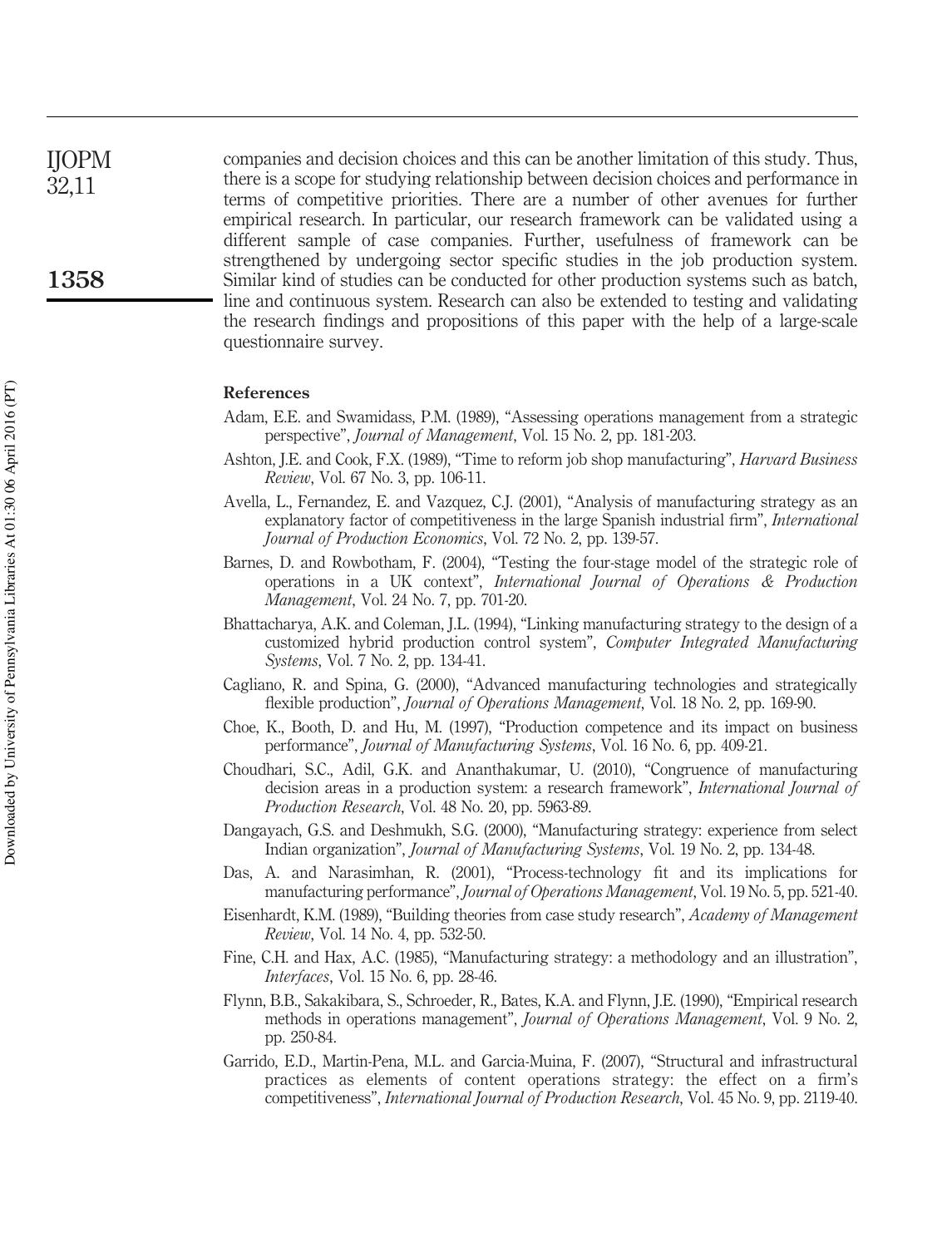- Hayes, R.H. and Wheelwright, S.C. (1979a), "Link manufacturing process and product life cycles", *Harvard Business Review*, Vol. 57 No. 1, pp. 133-40.
- Hayes, R.H. and Wheelwright, S.C. (1979b), "The dynamics of process-product life cycles", *Harvard Business Review*, Vol. 57 No. 2, pp. 127-36.
- Hayes, R.H. and Wheelwright, S.C. (1984), *Restoring our Competitive Edge: Competing Through Manufacturing*, Wiley, New York, NY.
- Hayes, R.H., Wheelwright, S.C. and Clark, K.P. (1988), *Dynamic Manufacturing*, The Free Press, New York, NY.
- Hill, A. and Hill, T. (2009), *Manufacturing Operations Strategy*, Palgrave Macmillan, Basingstoke.
- Hull, F.M. and Collins, P.D. (1987), "High-technology batch production systems: Woodward's missing type", *Academy of Management Journal*, Vol. 30 No. 4, pp. 786-97.
- Hum, S.H. and Leow, L.H. (1996), "Strategic manufacturing effectiveness: an empirical study based on the Hayes-Wheelwright framework", *International Journal of Operations & Production Management*, Vol. 16 No. 4, pp. 4-18.
- Kotha, S. and Orne, D. (1989), "Generic manufacturing strategies: a conceptual synthesis", *Strategic Management Journal*, Vol. 10 No. 3, pp. 211-31.
- Leong, K., Snyder, D. and Ward, P. (1990), "Research in the process and content of manufacturing strategy", *Omega*, Vol. 18 No. 2, pp. 109-22.
- McCutcheon, D.M. and Meredith, J.R. (1993), "Conducting case study research in operations management", *Journal of Operations Management*, Vol. 11 No. 3, pp. 239-56.
- Meredith, J. (1998), "Building operations management theory through case and field research", *Journal of Operations Management*, Vol. 16 No. 4, pp. 441-54.
- Miller, D. (1981), "Towards a new contingency approach: the search for organizational gestalts", *Journal of Management Studies*, Vol. 18 No. 1, pp. 1-26.
- Miltenburg, J. (2005), *Manufacturing Strategy How to Formulate and Implement a Winning Plan*, Productivity Press, Portland, OR.
- Nahm, A.Y., Vonderembse, M.A. and Koufteros, X.A. (2003), "The impact of organizational structure on time-based manufacturing and plant performance", *Journal of Operations Management*, Vol. 21 No. 3, pp. 281-306.
- Narasimhan, R. and Das, A. (1999), "An empirical investigation of the contribution of strategic sourcing to manufacturing flexibilities and performance", *Decision Science*, Vol. 30 No. 3, pp. 683-718.
- Olhager, J. and Rudbergy, M. (2002), "Linking manufacturing strategy decisions on process choice with manufacturing planning and control systems", *International Journal of Production Research*, Vol. 40 No. 10, pp. 2335-51.
- Olhager, J., Rudberg, M. and Wikner, J. (2001), "Long-term capacity management: linking the perspectives from manufacturing strategy and sales and operations planning", *International Journal of Production Economics*, Vol. 69 No. 2, pp. 215-25.
- Safizadeh, M.H. and Ritzman, L.P. (1997), "Linking performance drivers in production planning and inventory control to process choice", *Journal of Operations Management*, Vol. 15 No. 4, pp. 389-403.
- Safizadeh, M.H., Ritzman, L.P. and Mallick, D. (2000), "Revisiting alternative theoretical paradigms in manufacturing strategy", *Production and Operations Management*, Vol. 9 No. 2, pp. 111-27.
- Schmenner, R.W. (1979), "Look beyond the obvious in plant location", *Harvard Business Review*, Vol. 57 No. 1, pp. 126-32.

1359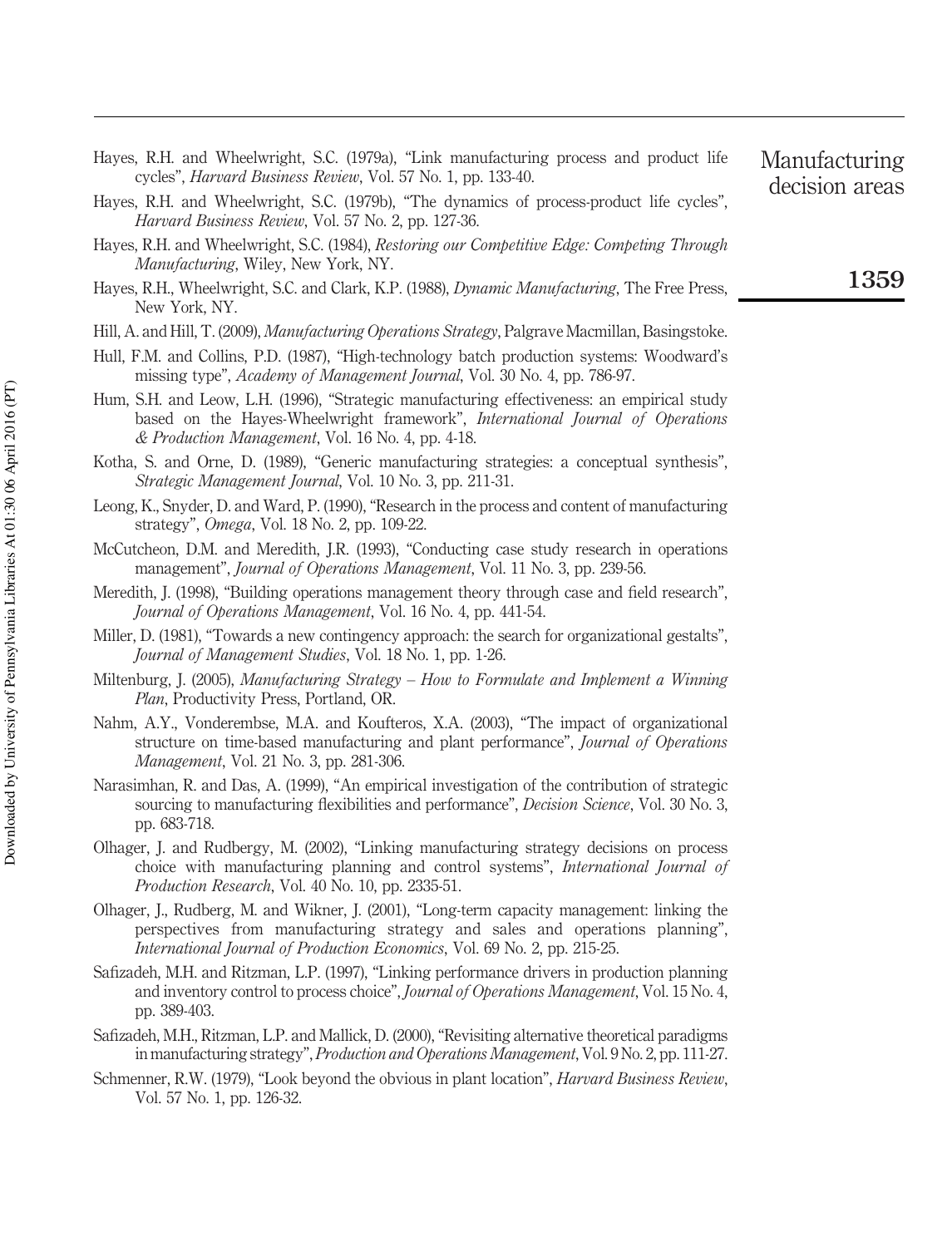| <b>IJOPM</b><br>32,11 | Skinner, W. (1969), "Manufacturing – missing link in corporate strategy", <i>Harvard Business</i><br><i>Review</i> , Vol. 47 No. 3, pp. 136-45.                                                                                         |
|-----------------------|-----------------------------------------------------------------------------------------------------------------------------------------------------------------------------------------------------------------------------------------|
|                       | Slack, N. and Lewis, M. (2009), <i>Operations Strategy</i> , Pearson Education, Delhi.                                                                                                                                                  |
|                       | Spring, M. and Dalrymple, J.F. (2000), "Product customization and manufacturing strategy",<br>International Journal of Operations & Production Management, Vol. 20 No. 4, pp. 441-67.                                                   |
| <b>1360</b>           | Swamidass, P.M. (1991), "Empirical science: new frontier in operations management research",<br><i>Academy of Management Review, Vol. 16 No. 4, pp. 793-814.</i>                                                                        |
|                       | Swamidass, P.M. and Kotha, S. (1998), "Explaining manufacturing technology use, firm size and<br>performance using a multidimensional view of technology", <i>Journal of Operations</i><br><i>Management, Vol. 17 No. 1, pp. 23-37.</i> |
|                       | Vickery, S., Dröge, C. and Germain, R. (1999), "The relationship between product customization<br>and organizational structure", <i>Journal of Operations Management</i> , Vol. 17 No. 4, pp. 377-91.                                   |
|                       | Wheelwright, S.C. (1984), "Manufacturing strategy: defining the missing link", Strategic<br><i>Management Journal</i> , Vol. 5 No. 1, pp. 77-91.                                                                                        |
|                       | Wheelwright, S.C. and Hayes, R.H. (1985), "Competing through manufacturing",<br><i>Harvard Business Review, Vol. 63 No. 1, pp. 99-109.</i>                                                                                              |
|                       | Woodward, J. (1965), <i>Industrial Organization: Theory and Practice</i> , Tavistock, London.                                                                                                                                           |
|                       | Yin, R.K. (1984), Applications of Case Study Research – Design and Methods, Sage,<br>Newbury Park, CA.                                                                                                                                  |
|                       | Zhang, Q., Vonderembse, M.A. and Cao, M. (2006), "Achieving flexible manufacturing<br>competence: the roles of advanced manufacturing technology and operations improvement                                                             |

practices", *International Journal of Operations & Production Management*, Vol. 26 No. 6, pp. 580-99.

#### Further reading

Buffa, E.S. (1984), *Meeting the Competitive Challenge*, Dow (Jones & Irwin), New York, NY.

#### Corresponding author

Gajendra K. Adil can be contacted at: adil@iitb.ac.in

To purchase reprints of this article please e-mail: reprints@emeraldinsight.com Or visit our web site for further details: www.emeraldinsight.com/reprints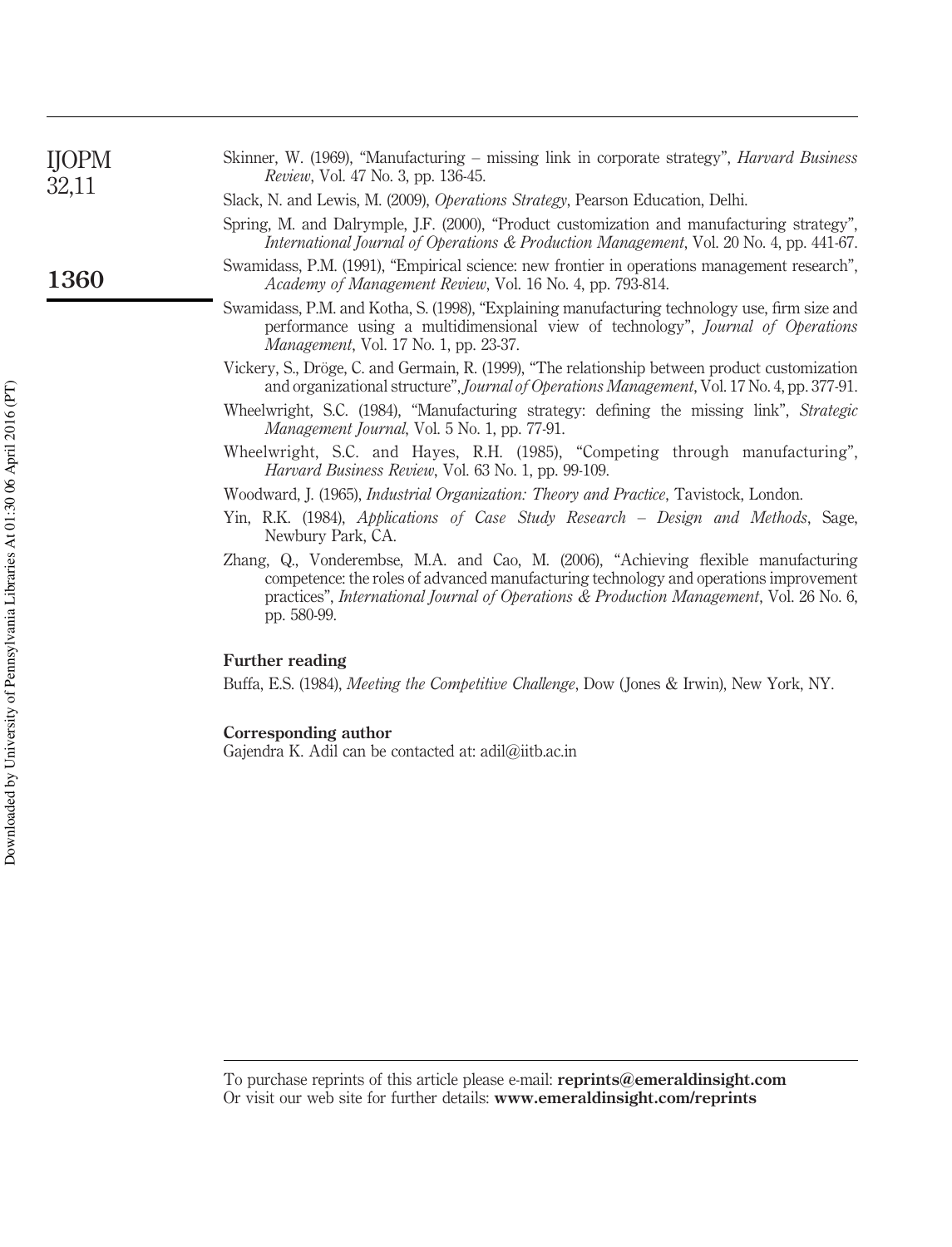| Appendix                                     |                                   |                                                                                       |                                                        |                                                                                                                                       |                                                                                                                                                                                             |                                                                                                                                                                                                                           |                                                                                                                       | Manufacturing<br>decision areas           |
|----------------------------------------------|-----------------------------------|---------------------------------------------------------------------------------------|--------------------------------------------------------|---------------------------------------------------------------------------------------------------------------------------------------|---------------------------------------------------------------------------------------------------------------------------------------------------------------------------------------------|---------------------------------------------------------------------------------------------------------------------------------------------------------------------------------------------------------------------------|-----------------------------------------------------------------------------------------------------------------------|-------------------------------------------|
|                                              | Reference                         | Table II                                                                              | Table II                                               | Table II                                                                                                                              | See, Table II:<br>complexity<br>product                                                                                                                                                     | Tables III-VIII                                                                                                                                                                                                           |                                                                                                                       | 1361                                      |
|                                              | Details collected                 | employees in production system/unit, last<br>Location, main business, total number of | Customers, competitors, order winner and<br>year sales | Product variety, layout of production facility<br>(process/product/cellular), material flow<br>order qualifier competitive priorities | size), end product complexity (avg. no. of part<br>Product variety, customization offered in each<br>product, individual products volume (order<br>in BOM), end product experience (years), | Related to choices selected in each decision<br>organization structure and control and;<br>facilities, sourcing, process technology;<br>type of all six decision areas, i.e. PPC,<br>product simplicity<br>human resource |                                                                                                                       |                                           |
|                                              | Possible source of data           | Company web site, brochure, general<br>manager/managing director                      | Top management/general managers                        | manager (production), shop floor visits<br>Company web site, brochure, general<br>(production, marketing or sales)                    | General manager (production)                                                                                                                                                                | purchase, quality, personnel), production<br>Top management manager (production,<br>planning people, shop floor visits,<br>organization chart                                                                             | <b>Note:</b> Above information is the summary of expanded version of case study protocol used for the data collection |                                           |
| Background of research<br>Research objective | (Figure 1)<br>Research framework. | General information                                                                   | Market characteristics                                 | process<br>characteristics<br>Product and                                                                                             | Product complexity                                                                                                                                                                          | type and decision choices<br>Decision area, decision                                                                                                                                                                      |                                                                                                                       | Table AI.                                 |
|                                              | Section Items                     |                                                                                       | $\equiv$                                               | 目                                                                                                                                     | $\square$                                                                                                                                                                                   | ➢                                                                                                                                                                                                                         |                                                                                                                       | Items contained in case<br>study protocol |

Downloaded by University of Pennsylvania Libraries At 01:30 06 April 2016 (PT) Downloaded by University of Pennsylvania Libraries At 01:30 06 April 2016 (PT)